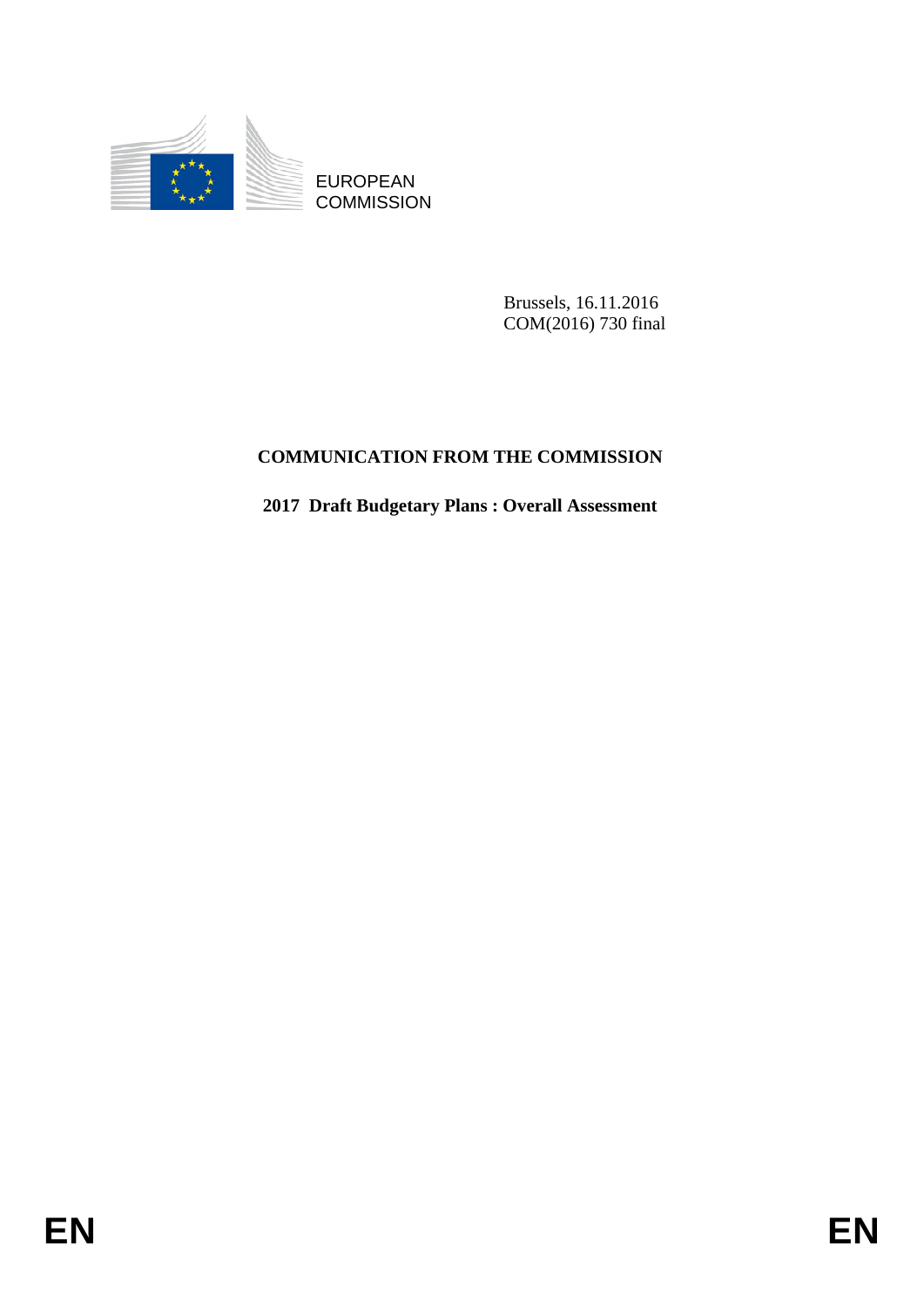### *Executive summary*

This Communication summarises the Commission's assessment of the 2017 Draft Budgetary Plans (DBPs) submitted by the eighteen euro area Member States not under a macroeconomic adjustment programme (EA-18), including no-policy change plans submitted by Lithuania and Spain due to the presence of caretaker governments in these countries at the time of submission. In line with Regulation (EU) No 473/2013, the Commission has assessed these plans and the overall budgetary situation and fiscal stance in the euro area as a whole.

The overall assessment of the 2017 DBPs and the aggregate fiscal stance for the euro area can be summarised as follows:

- 1. The Member States' plans imply a continuing decrease in the aggregate headline budget deficit in the euro area in the context of a recovery that remains fragile and with a number of downside risks. After falling from 2.0% of GDP in 2015 to reach 1.8% of GDP this year, the aggregate deficit is planned to decline further to 1.5% of GDP in 2017. Having peaked in 2014, the aggregate debt ratio based on the DBPs is also planned to decrease slightly from just over 90% for the current year to 89% of GDP in 2017. This corresponds to a deterioration in the structural balance in 2016 of 0.2% of GDP, which then remains broadly unchanged in 2017.
- 2. Compared to the medium-term plans formulated in the spring 2016 Stability Programmes, the planned deficit reduction in 2017 was revised downward and would be smaller by 0.2 percentage points in the euro area, though starting from a slightly lower deficit in 2016 than had been anticipated in the spring of 2016.
- 3. The macro-fiscal outlook emerging from the DBPs is broadly confirmed by the Commission's 2016 autumn forecast. Real GDP growth is projected to weaken slightly from 1.7% this year to 1.5% in 2017, though the negative output gap is expected to continue to narrow to 0.5% of potential GDP. The Commission also forecasts a reduction in the headline deficit similar to the DBPs in 2017 (by 0.3 percentage points), to arrive at the same headline balance of -1.5% of GDP. The Commission projects that the aggregate debt-to-GDP ratio will decrease for the second year in a row to 90% in 2016 and fall further to 89% in 2017, which is in line with the plans set out in the DBPs.
- 4. As in 2015, Member States budgetary positions are being supported by significant falls in borrowing costs. Temporary savings from low interest payments can be used according to the Member State's fiscal position, translating into lower deficits in countries with large budgetary imbalances while allowing a larger increase in future-related expenditure if fiscal space is available.
- 5. At the aggregate level, the DBPs and the Commission's forecast point to the euro area fiscal stance being broadly neutral over the period 2014-2017, continuing the pause of fiscal consolidation that has occurred since 2013. More specifically, the fiscal stance became broadly neutral in 2014-2015 and slightly expansionary in 2016, against the background of an economic recovery. For 2017, both the aggregation of Member States' DBPs and the Commission forecast point to a broadly neutral fiscal stance again. This should be assessed against the double objectives of short-term macroeconomic stabilisation and long-term sustainability of public finances.
- 6. As detailed in the Commission's Communication *"Towards a Positive Fiscal Stance for the Euro Area"*, there is a case for a moderately expansionary fiscal stance for the euro area as a whole at this point in time, in the light of the slow recovery and risks in the macroeconomic environment.<sup>1</sup>

However, designing such an appropriate fiscal stance for the euro area is the individual and

**.** 1

See COM(2016) 727 final, 16.11.2016.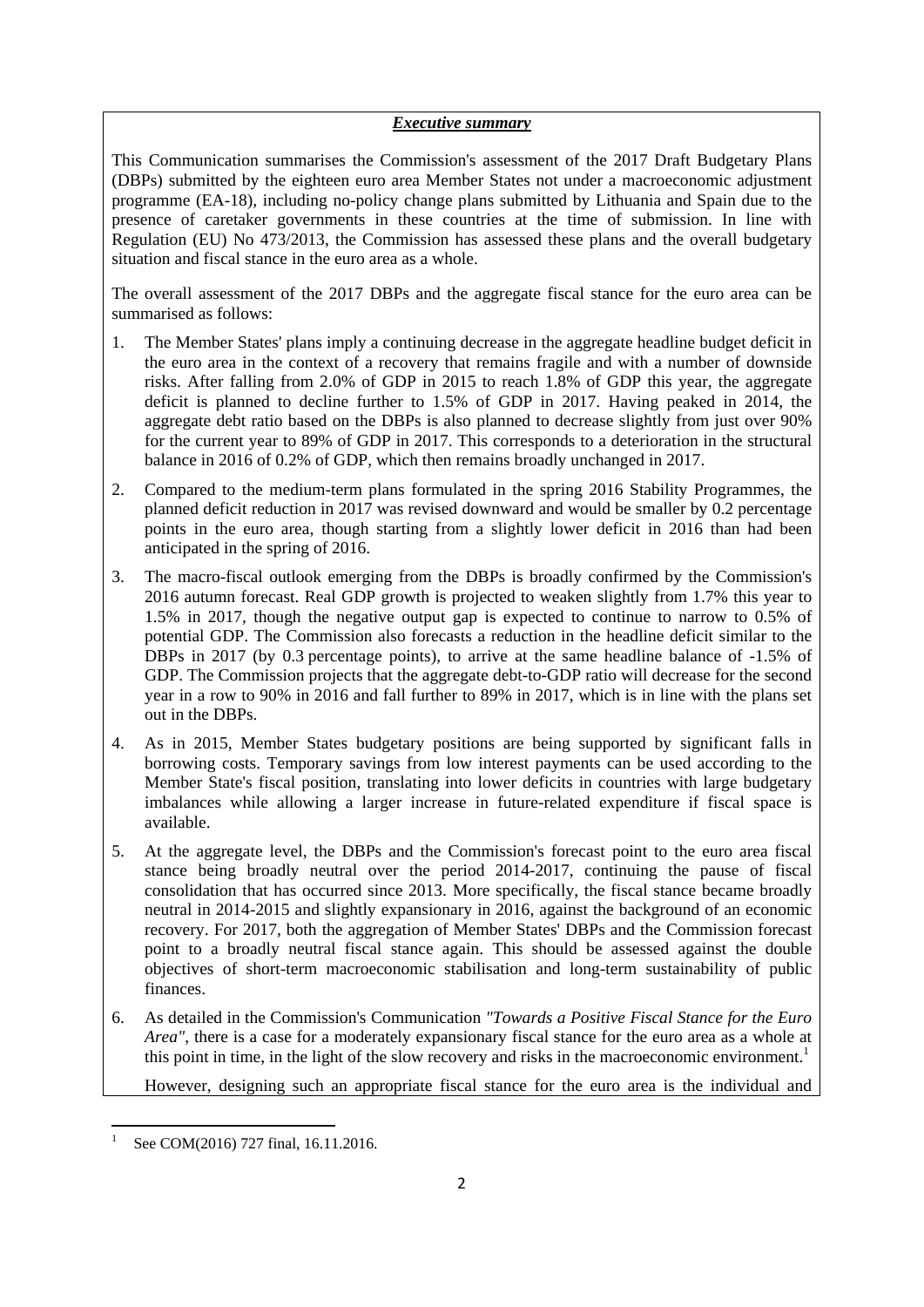collective responsibility of the Member States. This approach is also reflected in the proposed Recommendation on the economic policy of the euro area for 2017-2018.<sup>2</sup>

- 7. The analysis of the appropriateness of the fiscal stance in the euro area is not just a question of the sign and size of the budget balance, but also very much of the quality and composition of the public finances leading to it. At a broad level, tax revenue structures are not planned to be changed significantly, while the composition of expenditure also shows limited progress towards being more growth-friendly, with capital expenditure still failing to recover as a share of GDP. In addition, improvements in national fiscal governance, including the setting-up of efficient spending reviews, could support the growth-friendliness of public spending.
- 8. The Commission's assessment of individual Member States' plans can be summarised as follows:

No DBP for 2017 has been found in particularly serious non-compliance with the requirements of the Stability and Growth Pact (SGP). In several cases, however, the Commission finds that the planned fiscal adjustments fall short, or risk doing so, of what is required by the SGP.

Specifically:

### **Regarding the fifteen countries in the preventive arm of the SGP:**

- for five countries (**Germany, Estonia, Luxembourg, Slovakia and the Netherlands**), the DBPs are found to be **compliant** with the requirements for 2017 under the SGP.

- for four countries (**Ireland, Latvia, Malta, Austria**), the DBPs are found to be **broadly compliant** with the requirements for 2017 under the SGP. For these countries, the plans might result in some deviation from the adjustment paths towards each country's medium-term budgetary objective.

**-** for six countries (**Belgium, Italy, Cyprus, Lithuania, Slovenia, Finland**), the DBPs pose a **risk of non-compliance** with the requirements for 2017 under the SGP. The DBPs of these Member States might result in a significant deviation from the adjustment paths towards the respective medium-term objective. However, **Finland** has applied for use of the structural reform clause and investment clause. The Commission will take account of the uncertainty surrounding the output gap estimates when considering Finland's eligibility for the clause, which may in turn impact upon the assessment of compliance. In the case of **Lithuania**, the no-policy-change DBP included an application for use of the structural reform clause. The complete assessment of both Finland and Lithuania's possible eligibility for flexibility will take place within the normal European Semester cycle in the context of the assessment of the 2017 Stability Programme.

**Regarding the three countries currently in the corrective arm of the SGP (i.e. in Excessive Deficit Procedure):** 

- for **France**, the DBP is found to be **broadly compliant** with the requirements for 2017 under the SGP, as the Commission 2016 autumn forecast projects that the headline deficit will be slightly below the Treaty reference value of 3% of GDP in 2017, although there is a significant shortfall in fiscal effort compared to the recommended level and the correction would not be durable in 2018 on the basis of unchanged policies.

- for **Spain**, the DBP is found to be at **risk of non-compliance** with the requirements for 2017 under the SGP. While acknowledging the no-policy-change nature of these projections, the Commission's forecast for 2017 projects that neither the intermediate headline deficit target, nor the recommended fiscal effort will be achieved.

- for **Portugal**, the DBP is found to pose a risk of non-compliance with the requirements for 2017 under the SGP, although the projected deviation exceeds the threshold for a significant deviation by a very narrow margin. The risks seem therefore contained provided the necessary

 $\frac{1}{2}$ See COM(2016) 726 final, 16.11.2016.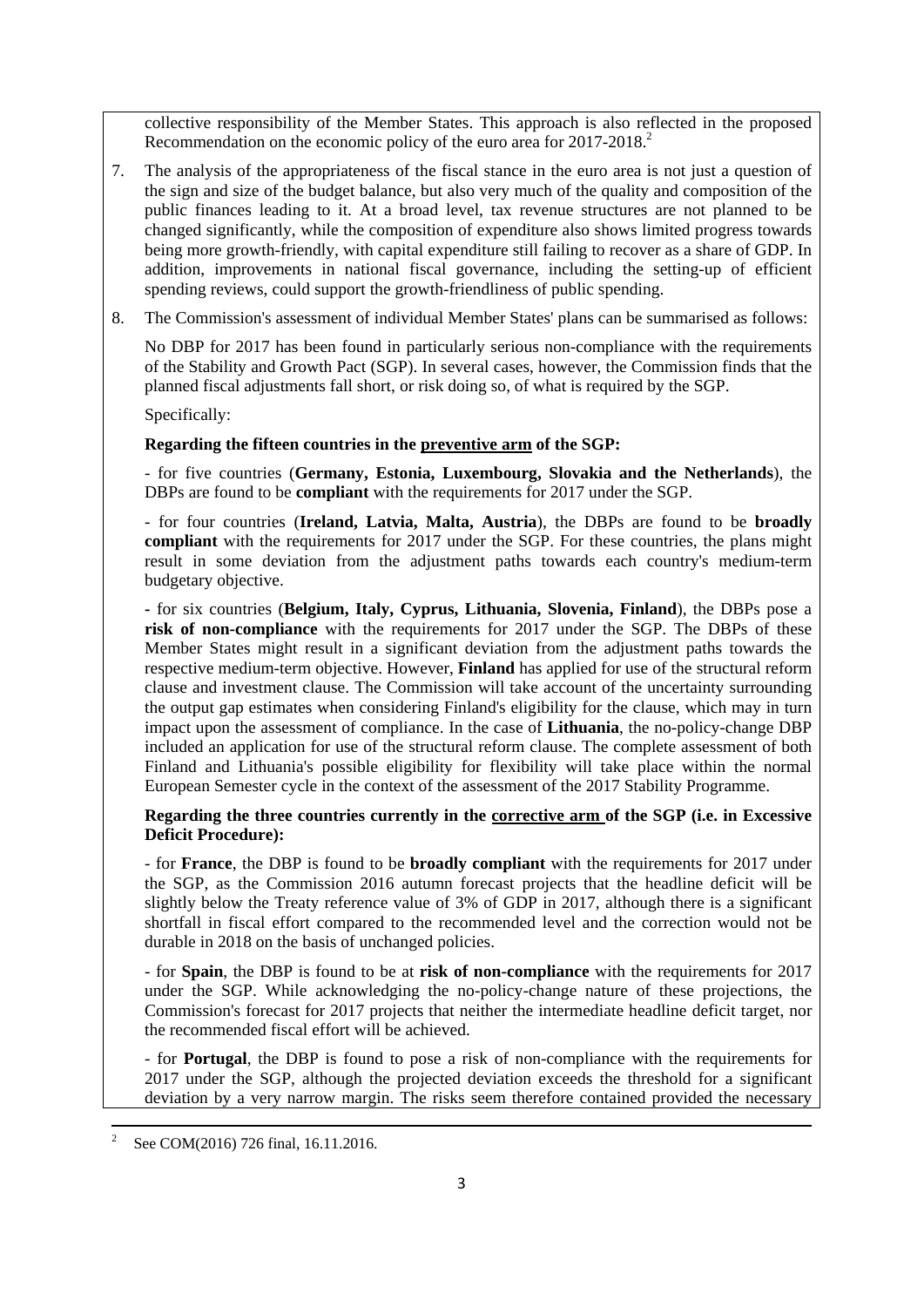fiscal measures are delivered. Portugal, which is currently under the corrective arm, is projected to respect the Treaty reference value of 3% of GDP this year, as recommended. It could become subject to the preventive arm from 2017, if a timely and sustainable correction of the excessive deficit is achieved.

**Portugal** and **Spain** submitted their DBPs by mid-October, as well as reports on action taken in response to the Council decisions to give notice, adopted on 8 August 2016 in accordance with Article 126(9) of the Treaty. The Commission has in the meantime assessed such documents and engaged in a structured dialogue with the European Parliament. The Commission has come to the conclusion that the Excessive Deficit Procedures of both Member States should be held in abeyance. Accordingly, the event that required a proposal by the Commission to suspend parts of the European Structural and Investment Funds is no longer present and there will be no such proposal.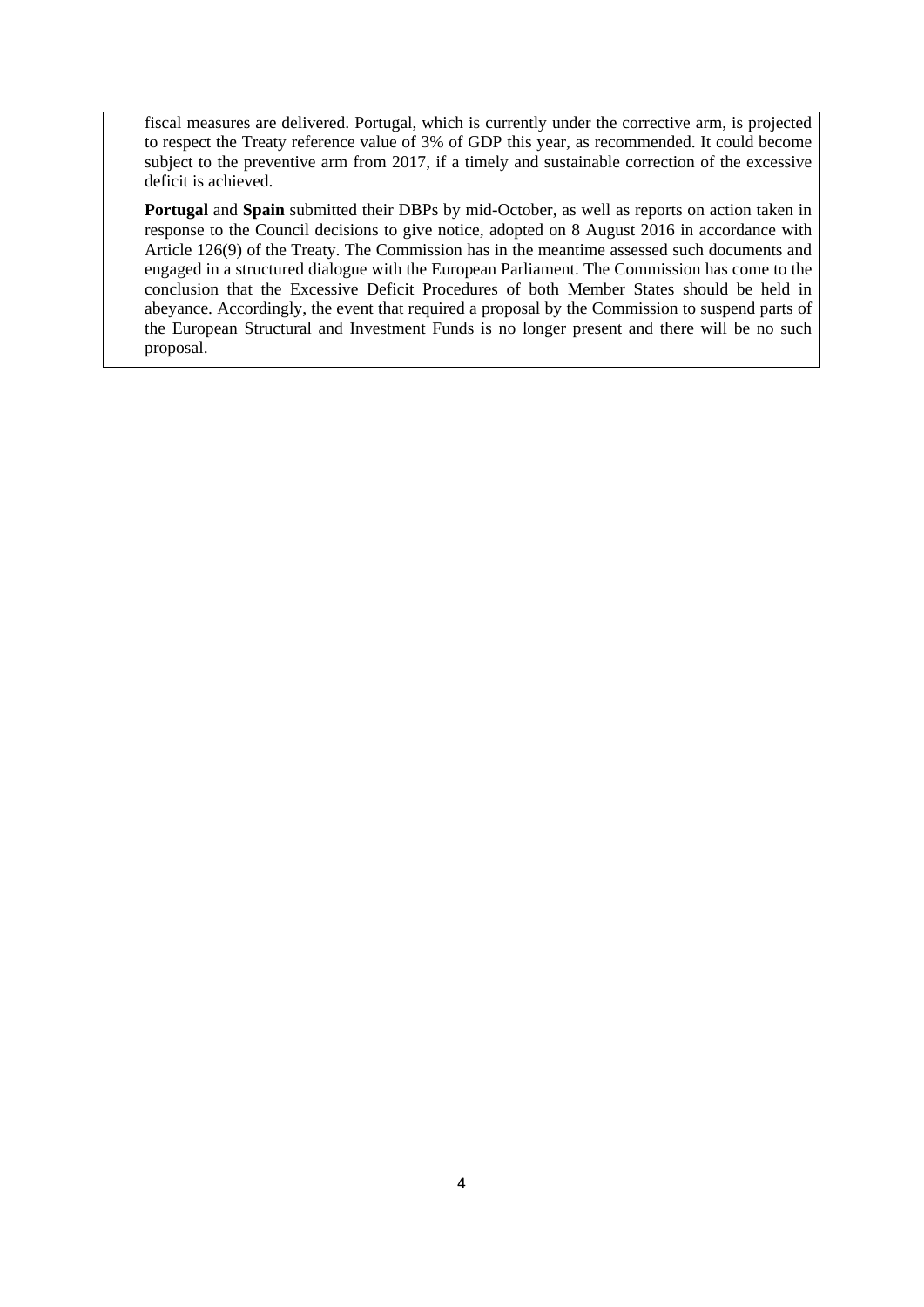# **Table of Contents**

| ANNEX II: The methodology and assumptions underpinning the Commission autumn 2016 forecast |  |
|--------------------------------------------------------------------------------------------|--|
|                                                                                            |  |
|                                                                                            |  |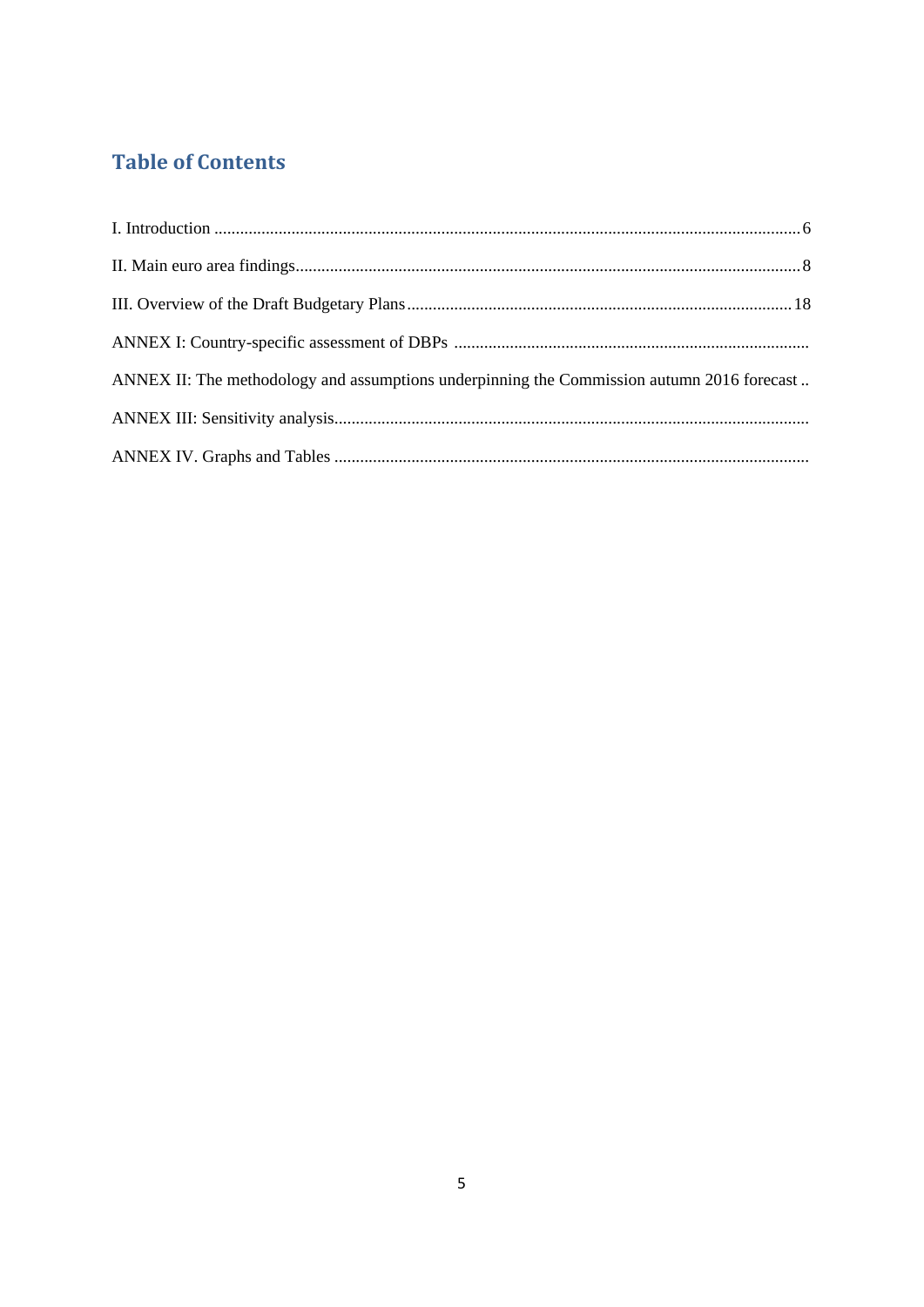# <span id="page-5-0"></span>**I. Introduction**

EU legislation foresees that euro area Member States submit Draft Budgetary Plans (DBPs) for the following year to the Commission by 15 October with the aim of improving coordination of national fiscal policies in the Economic and Monetary Union<sup>3</sup>.

These plans summarise the draft budgets that governments submit to national parliaments. On each plan, the Commission provides an Opinion, assessing whether it is compliant with the Member State's obligations under the Stability and Growth Pact (SGP).

The Commission is also required to provide an overall assessment of the budgetary situation and prospects for the euro area as a whole. The latter assessment is provided in the present Communication along with the Commission Communication "*Towards a Positive Fiscal*  Stance for the Euro Area<sup>n4</sup>.

Eighteen euro area Member States were required to submit their 2017 DBPs to the Commission by 17 October, in line with the provisions of the so-called Two-Pack<sup>5</sup>. As the remaining euro area country under a macroeconomic adjustment programme, Greece is not obliged to submit a plan, as the programme already provides for close fiscal monitoring.

In line with the indications of the Two-Pack Code of Conduct<sup>6</sup>, two countries, Lithuania and Spain, submitted no-policy change DBPs due to caretaker governments being in place. The incoming governments are expected to submit full DBPs once they take office.

While respecting Member States' budgetary competence, the Commission's Opinions provide objective policy advice, in particular for national governments and parliaments, to facilitate the assessment of the draft budgets' compliance with EU fiscal rules. The Two-Pack provides for a comprehensive toolbox to treat economic and budgetary policy as a matter of common concern within the euro area, as intended by the Treaty.

In addition, in July 2015, the Council invited the Eurogroup to monitor and coordinate euro area Member States' fiscal policies and the aggregate fiscal stance for the euro area to ensure a growth-friendly and differentiated fiscal policy<sup>7</sup>. The Council recommended that euro area Member States, without prejudice to the fulfilment of the requirements of the SGP, "coordinate fiscal policies to ensure that the aggregate euro area fiscal stance is in line with sustainability risks and cyclical conditions".

 $\frac{1}{3}$  As set out in Regulation (EU) No 473/2013 on common provisions for monitoring and assessing Draft Budgetary Plans and ensuring the correction of excessive deficits of the Member States in the euro area. It is one of the two Regulations in the so-called Two-Pack which entered into force in May 2013. 4

See COM(2016) 727 final, 16.11.2016, and:

[http://ec.europa.eu/economy\\_finance/economic\\_governance/sgp/budgetary\\_plans/index\\_en.htm](http://ec.europa.eu/economy_finance/economic_governance/sgp/budgetary_plans/index_en.htm) 5.15.2016. As the submission deadline of 15 October fell on a Saturday in 2016, in line with the applicable legal rules,

the deadline was extended to Monday 17 October. 6 An updated version of the Two-Pack Code of Conduct is forthcoming, with the current version available at [http://ec.europa.eu/economy\\_finance/economic\\_governance/sgp/pdf/coc/2014-11-](http://ec.europa.eu/economy_finance/economic_governance/sgp/pdf/coc/2014-11-07_two_pack_coc_amended_en.pdf)

<sup>07</sup> two pack coc amended en.pdf

Council Recommendation of 14 July 2015 on the implementation of the broad guidelines for the economic policies of the Member States whose currency is the euro (OJ C 272, 18.8.2015, p. 100).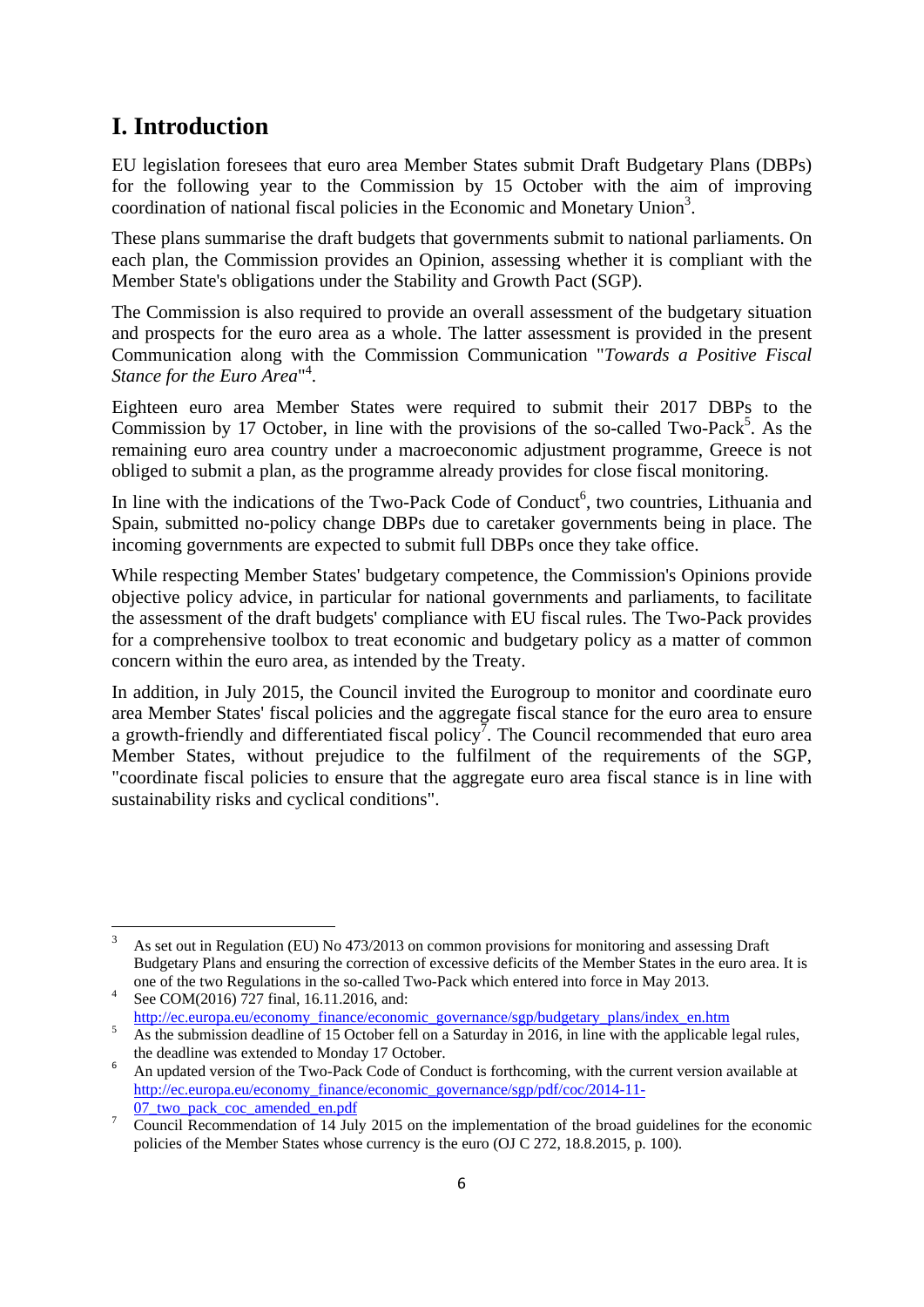In November 2015, the Commission proposed an updated Recommendation on the economic policy for the euro area, which was discussed in Council and endorsed by EU leaders at the European Council meeting on 18 and 19 February  $2016^8$ .

This recommendation is an anchor for the Commission's assessment. As part of the annual cycle of the European Semester, the Commission is also proposing a new Recommendation on the economic policy of the euro area for 2017-2018 alongside this package.<sup>9</sup>

The objective of this Communication is twofold. Firstly, it provides an aggregate picture of budgetary policy at euro area level, building on a horizontal assessment of the DBPs. This exercise mirrors the horizontal assessment of Stability Programmes that takes place in the spring, but with a focus on the forthcoming year rather than on medium-term fiscal plans. Secondly, it provides an overview of the DBPs at country level, explaining the Commission's approach in assessing them, specifically, for compliance with the requirements of the SGP. The assessment is differentiated according to whether a Member State is in the preventive or the corrective arm of the SGP and also takes into account the requirements relating to the level and dynamics of government debt.

1

<sup>8</sup> See Council Recommendation on the economic policy of the euro area: http://data.consilium.europa.eu/doc/document/ST-5540-2016-INIT/en/pdf 9

See COM(2016) 726 final, 16.11.2016.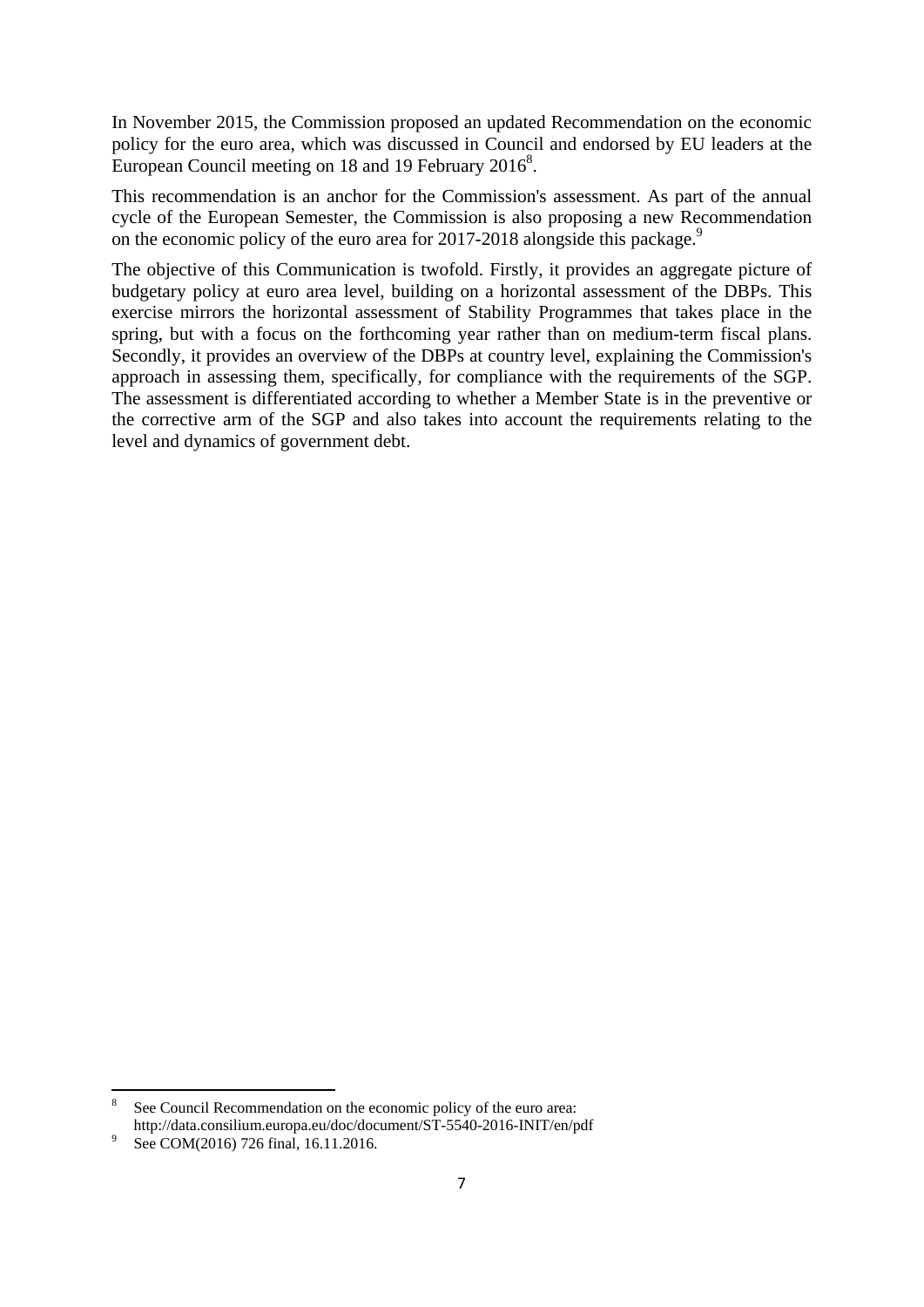# <span id="page-7-0"></span>**II. Main euro area findings**

#### **Economic outlook contained in DBPs and Commission 2016 autumn forecast**

**Governments see the recovery from the economic and financial crisis proceeding steadily but not accelerating in the euro area.** According to the macroeconomic assumptions provided in the DBPs, GDP will grow by 1.7% in 2016 in the eighteen Member States concerned (EA-18), slightly below the 1.8% expected at the time of the Stability Programmes in April 2016 (Table 1). For 2017, the growth outlook follows the same pattern, with GDP growth forecast at 1.6% in the EA-18 versus 1.7% projected in the Stability Programmes. With the recovery forecast to proceed, though not gain pace, the difference between actual and potential output continues to narrow. According to the plans, the output gap in the EA-18 is projected to be -0.8% of potential GDP in 2016 and to narrow further to - 0.5% in 2017, having been below -2% as recently as 2014. This trend is evident in the majority of Member States, though not without differences across countries. The inflation outlook remains subdued, with the expected level of HICP inflation 2016 falling notably compared to the Stability Programmes submitted in the spring. According to the DBPs, the rate of inflation will be 0.4% in 2016 but is projected to increase to 1.2% in 2017 (slightly below the 2017 projection of 1.4% from the Stability Programmes). Seventeen Member States comply with the requirement of Regulation EU No 473/2013 that the draft budget has to be based on independently endorsed or produced macroeconomic forecasts<sup>10</sup>.

**The economic picture emerging from the eighteen DBPs is broadly confirmed by the Commission's forecast.** It also points to a continued albeit sluggish economic recovery amid more challenging global conditions. The Commission's forecast projects that real GDP growth will weaken slightly (from 1.7% in 2016 to 1.5% in 2017). Domestic demand is currently supported by a conjuncture of low oil prices, spillovers from a still relatively low euro exchange rate and accommodative monetary policy. At the same time, the underlying dynamics of domestic demand remain slow. Global economic conditions face mounting uncertainty, particularly in the wake of the United Kingdom's referendum on EU membership and other geopolitical developments, while world trade has slowed down. The above emphasises the need to strengthen domestic sources of growth. Moreover, a number of developments could result in lower growth than expected by the Commission, such as a further deterioration of world trade. The fragile but ongoing recovery is reflected in a continuing narrowing in the difference between actual and potential output in the Commission's forecast. The negative output gap of 2.2% of potential GDP in 2014 is expected to contract to 0.8% this year and 0.5% in 2017. Given continuing uncertainty over the measurements of the output gap in some Member States, the Commission has explored potential means to improve the methodology and its application while remaining consistent with the established principles for setting Member States' fiscal requirements (see Box 1 below).

**The continuing, if slow, growth is not reflected in price developments, as the inflation outlook remains muted at the aggregate level**. The Commission's forecast projects HICP inflation of just 0.3% this year, with a forecast pick-up to 1.4% in 2017, reflecting the closing output gap and a very accommodative monetary stance. Notwithstanding differences across

 $10$ In the case of Germany, there is no independent body in charge of producing or endorsing macroeconomic forecasts.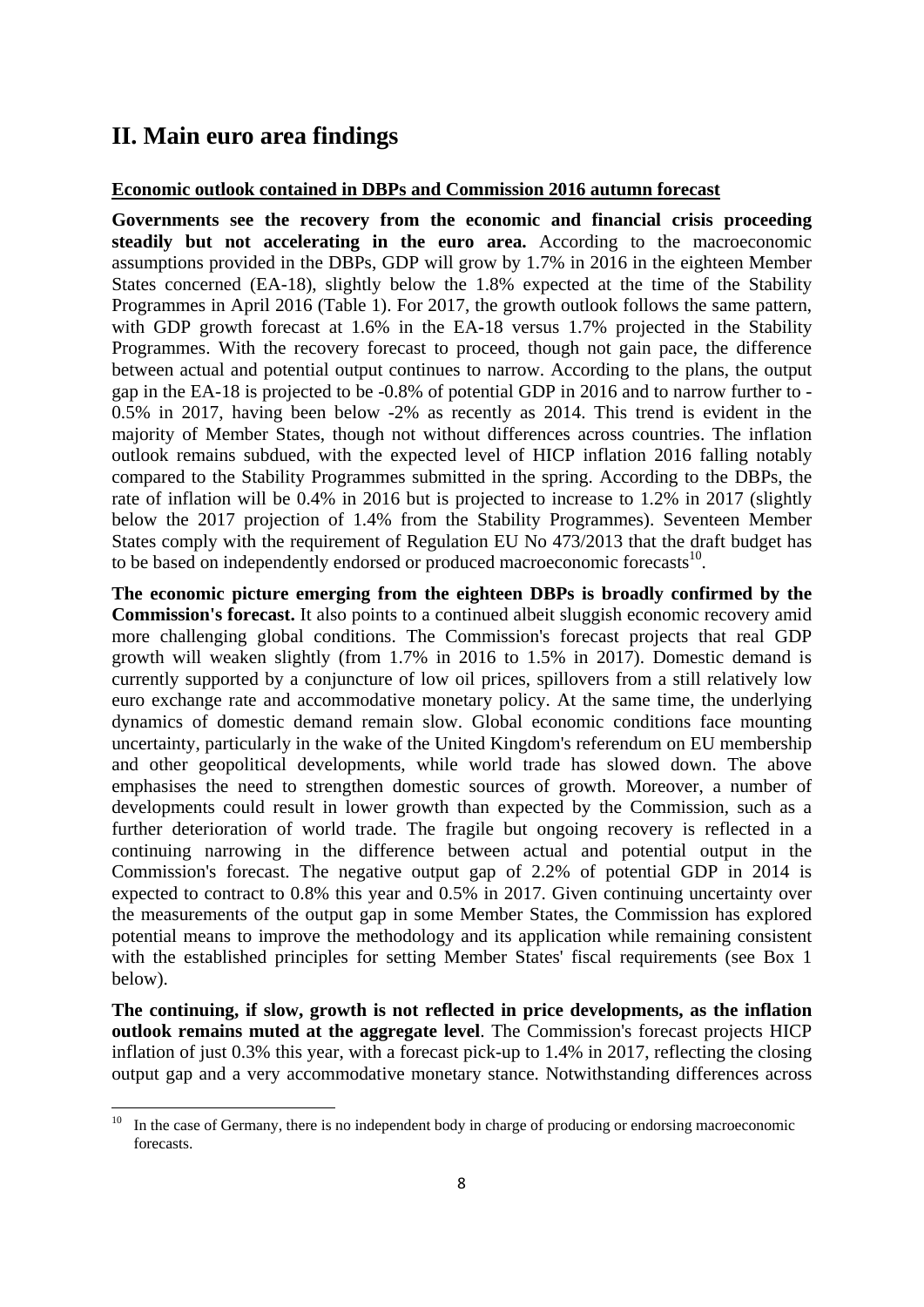Member States, interest rates are assumed to stay at historically low levels in 2017. At the same time, the large excess of saving over investment is expected to persist in 2017, with the external balance of the euro area forecast in surplus by 3.5% of GDP, only marginally below its size in 2016 (3.7% of GDP).

#### **Fiscal outlook contained in DBPs and Commission 2016 autumn forecast**

**The aggregate headline budget deficit is planned to continue to narrow this year and next according to the DBPs.** In the EA-18, the deficit is forecast to be 1.8% of GDP in 2016, down from 2.0% last year<sup>11</sup>. In 2017, the aggregate deficit ratio is planned to decline to 1.5% of GDP. This adjustment is smaller than the 0.5 percentage point reduction in 2017 projected in the Stability Programmes, though starting from a slightly lower deficit in 2016 than had been anticipated in the spring. Allowing for the marginally downgraded macroeconomic outlook, the smaller reduction in the deficit may still be driven by a lower fiscal effort (see hereafter). Increases in expenditures related to the refugee crisis and security-related measures are expected to contribute to expenditure developments in a few Member States.

|                                                                       | 2016                                                      |                                                               | 2017                                                          |                                                    |                                                               |                                                        |
|-----------------------------------------------------------------------|-----------------------------------------------------------|---------------------------------------------------------------|---------------------------------------------------------------|----------------------------------------------------|---------------------------------------------------------------|--------------------------------------------------------|
|                                                                       | 2016<br><b>Stability</b><br><b>Programme</b><br>s (April) | <b>Draft</b><br><b>Budgetary</b><br><b>Plans</b><br>(October) | <b>Commission</b><br>2016<br>autumn<br>forecast<br>(November) | 2016<br><b>Stability</b><br>Programme<br>s (April) | <b>Draft</b><br><b>Budgetary</b><br><b>Plans</b><br>(October) | Commission<br>2016<br>autumn<br>forecast<br>(November) |
| <b>Real GDP</b><br>growth (%<br>change)                               | 1.8                                                       | 1.7                                                           | 1.7                                                           | 1.7                                                | 1.6                                                           | 1.5                                                    |
| <b>HICP</b><br>inflation<br>(% change)                                | 1.2                                                       | 0.4                                                           | 0.3                                                           | 1.4                                                | 1.2                                                           | 1.4                                                    |
| <b>Headline</b><br>deficit<br>$(% \mathbf{A})$ (% GDP)                | $-1.9$                                                    | $-1.8$                                                        | $-1.8$                                                        | $-1.4$                                             | $-1.5$                                                        | $-1.5$                                                 |
| Change in<br>structural<br>balance<br>(p.p. GDP)                      | $-0.3$                                                    | $-0.2$                                                        | $-0.2$                                                        | 0.2                                                | 0.1                                                           | 0.0                                                    |
| Debt $(\%$<br>GDP)                                                    | 90.3                                                      | 90.1                                                          | 90.1                                                          | 89.0                                               | 89.0                                                          | 89.1                                                   |
| <b>Cyclically-</b><br>adjusted<br>exp. ratio (%<br>potential<br>GDP)  | 47.3                                                      | 47.4                                                          | 47.5                                                          | 46.9                                               | 47.2                                                          | 47.3                                                   |
| <b>Cyclically-</b><br>adjusted<br>rev. ratio<br>(% potential)<br>GDP) | 46.0                                                      | 46.1                                                          | 46.2                                                          | 45.9                                               | 46.0                                                          | 46.1                                                   |

**.** 

When referring to Member States' plans, data for 2015 are based on the figures included in the DBPs and thus may not incorporate revisions made by Eurostat as part of the autumn 2016 EDP notification.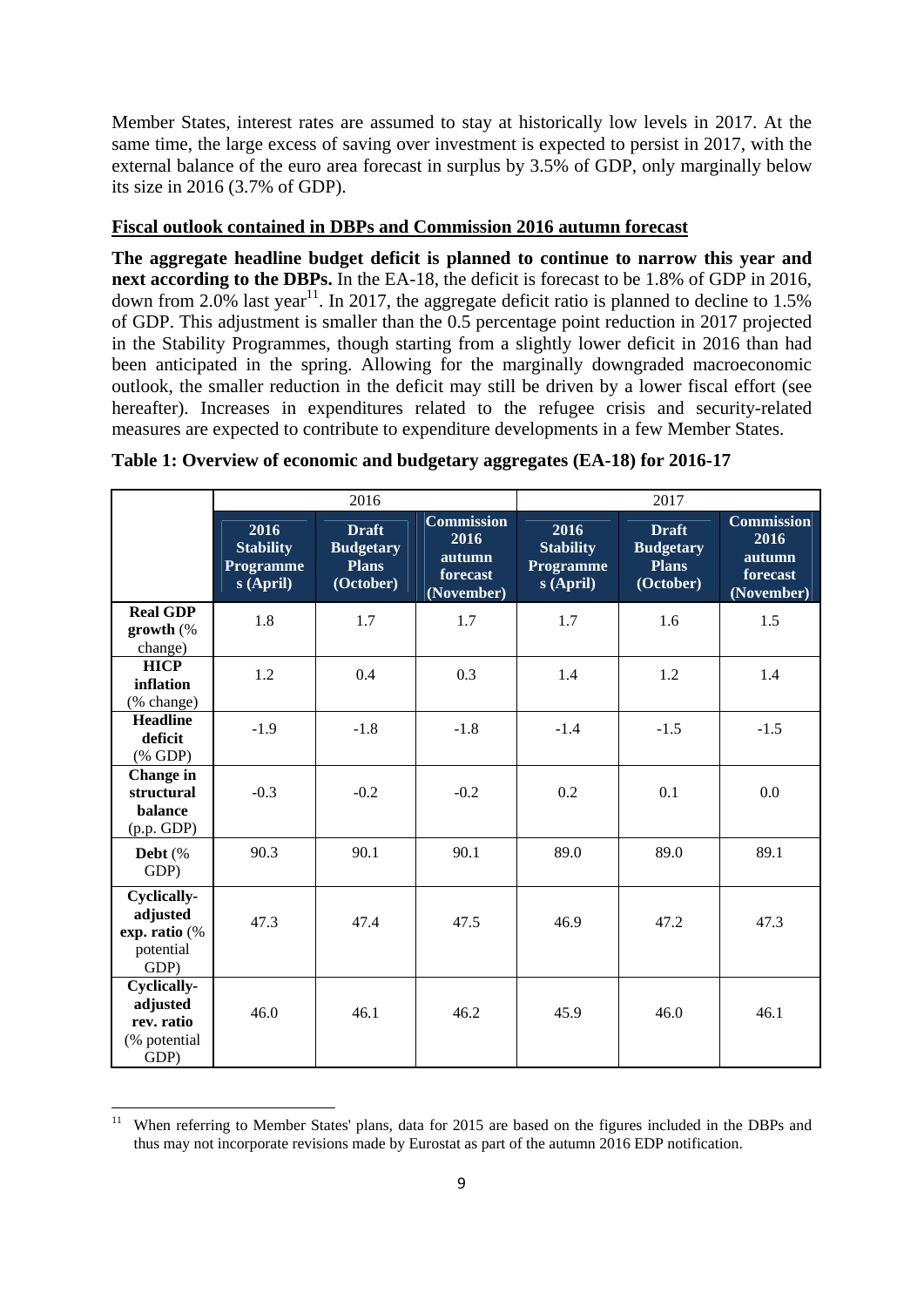**The budgetary position as measured by the change in the aggregate structural balance, remains broadly stable over 2016-2017 according to the DBPs.** The structural balance is planned to slightly decline in 2016 (0.2% of GDP), to be followed by a 0.1% of GDP increase next year. The trend in the structural budgetary position at the aggregate level is broadly confirmed by using an alternative measurement of discretionary fiscal effort, also known as the DFE, which suggests a negative adjustment of 0.4% according to the DBPs in 2016, and of 0.2% in 2017. (Graph A4.1 of Annex 4)<sup>12</sup>. However, given uncertainties surrounding output gap estimates, the developments in 2016 should not be overstated. These developments are broadly in line with the projections for the 2016-17 period included in the spring Stability Programmes. The pause of fiscal consolidation takes place against the background of a gradually improving but still fragile economic outlook and narrowing output gap. Together with the fact that only five Member States (and only one amongst the largest economies) plan to be at or above their medium-term budgetary objectives at the end of  $2017<sup>13</sup>$ , the planned lack of structural adjustment in 2017 is ostensibly falling short of the requirements of the SGP. However, the aggregate adjustment should only be viewed as illustrative in this respect, as it fails to capture the important differences across Member States vis-à-vis the requirements of the SGP, which are the subject of the Commission's country-specific assessments.

**The Commission 2016 autumn forecast expects the aggregate headline deficit to decline from 1.8% of GDP in 2016 to 1.5% of GDP in 2017,** with the structural balance broadly stable over the two-year period. The stability in the structural balance in 2016 and 2017 anticipated by the Commission incorporates a projected decrease in interest expenditure of 0.2% of GDP in 2016 and 0.1% of GDP in 2017. At the aggregate level, the structural primary balance is thus estimated by the Commission Forecast to fall by 0.4% of GDP in 2016 and by 0.2% of GDP in 2017. This reading is confirmed by the DFE, which shows a negative adjustment of 0.5% of GDP in 2016 and 0.3% of GDP in 2017. The gains arising from the historically low levels of interest rates on government debt are therefore, on aggregate, mostly not used to reduce deficits. The Eurogroup advised to use these gains to improve public finances and – depending on the country-specific situation – invest in infrastructure or structural reforms<sup>14</sup>.

**The aggregate picture for the deficit in the euro area broadly coincides between the DPBs and the Commission's forecast**. Differences between individual DBPs' and the Commission's deficit forecasts can be relatively large, for reasons varying from one country to another. In the majority of countries, the Commission forecasts the deficit to be higher compared to the respective DBPs, with the largest such differentials seen in Slovenia, Portugal, Belgium and Lithuania (Table A4.1 and Graph A4.4 of Annex 4). The remaining positive forecast differentials are all within a 0.3 percentage point range, while the Commission's forecast is for a lower deficit figure in Germany, Cyprus, Estonia, Latvia, the Netherlands and Finland.

 $12$ 12 The DFE is an alternative indicator of the fiscal effort developed for analytical purposes and is separate from the indicators used to assess compliance under the SGP. It consists of a 'bottom-up' approach on the revenue side and an essentially 'top-down' approach on the expenditure side. For further information, see part III of

<sup>&</sup>quot;Report on Public Finances in EMU 2013", *European Economy*, 4, 2013.<br>
<sup>13</sup> Germany, Estonia, Lithuania, Luxembourg, and the Netherlands. Moreover, two Member States are expected<br>
to remain in Excessive Deficit Procedure n

<sup>&</sup>lt;sup>14</sup> These principles were affirmed by the Eurogroup on 5 October 2015: [http://www.consilium.europa.eu/en/me](http://www.consilium.europa.eu/en/meetings/eurogroup/2015/10/05/)etings/eurogroup/2015/10/05/.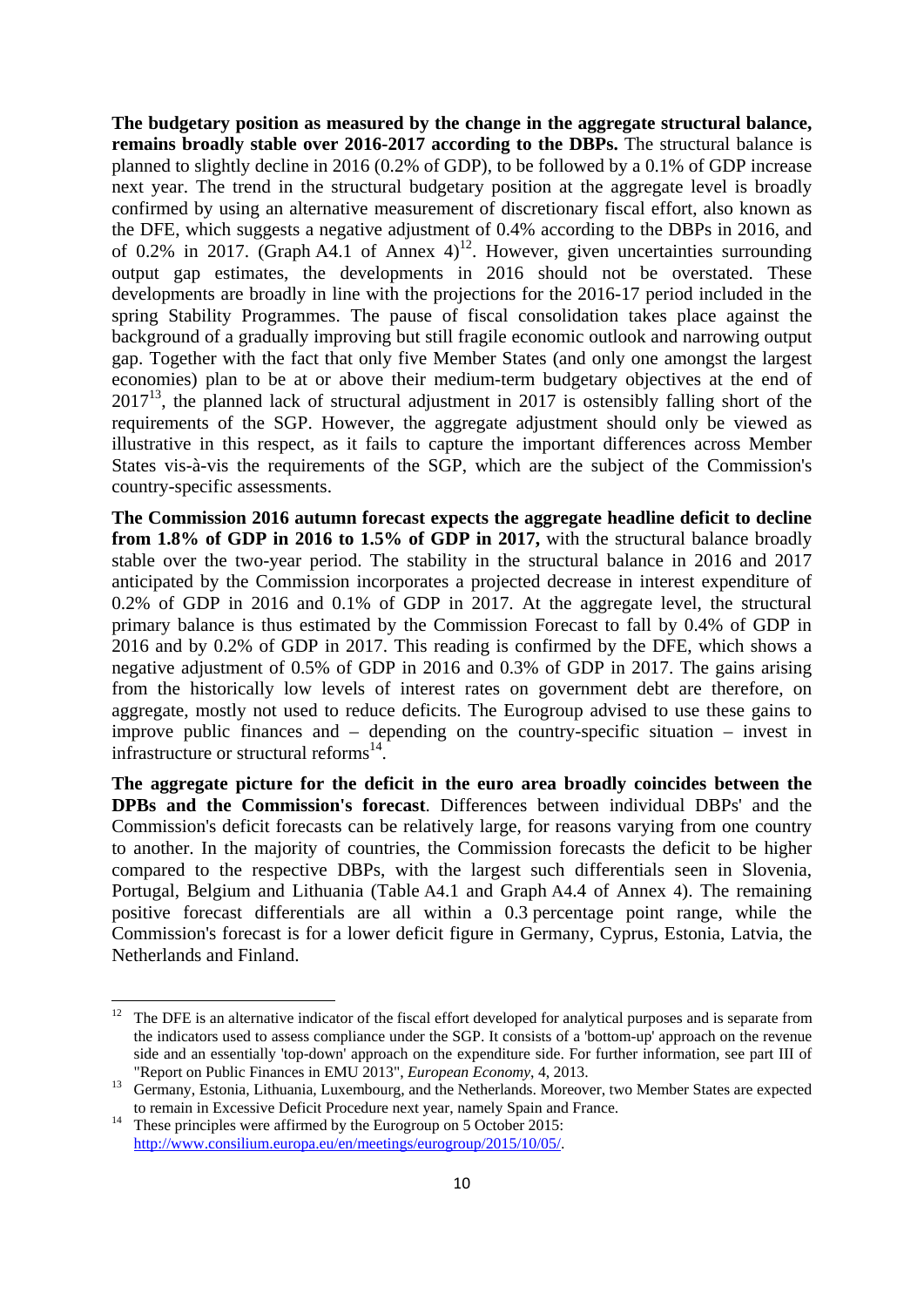**The distribution of the change in the aggregate structural balance across Member States does not seem to reflect the position of Member States vis-à-vis the requirements of the SGP and the availability of fiscal space.** In particular, some Member States, which remain relatively far from their MTOs, are expected to either pursue an expansionary policy or deliver very little fiscal adjustment, notably Spain, France and Italy. Conversely, some Member States which overachieve their MTOs, are expected to make little use of their fiscal space, notably Germany.

**Turning to public debt, after peaking in 2014 at 93% of GDP, the aggregate debt ratio is planned to continue to decrease both in 2016 and in 2017 according to the DBPs,** in line with the projections underpinning the Stability Programmes. This is driven by positive primary balances and favourable stock-flow adjustments<sup>15</sup>. At 89% of GDP in 2017, the planned aggregate ratio masks a wide range of national figures. The debt ratios in individual Member States vary from 133% of GDP in Italy to 10% of GDP in Estonia. Data for Greece, which experiences an exceptionally high level of debt, are not included.

**The Commission forecasts are in line with the aggregate debt projected by Member States**. While the aggregate debt ratio remains at a very high level, the Commission expects it to decline both this year and next, reaching 89.1% of GDP in 2017, reflecting the same drivers as in the government plans (the decline in the debt interest burden and the so-called snowball effect no longer contributing to rising debt in the aggregate). However, it should also be recognised that a large portion of the debt reduction in the euro area is being driven by Germany. When Germany is excluded from the calculations, the aggregate debt ratio forecast by the Commission only falls by 0.2 percentage points in both 2016 and 2017, compared to 1 percentage point falls in both years for the full aggregate. In addition, the level of aggregate debt remains significantly higher excluding Germany, at 99% of GDP. Here again, differences between the DBPs and the Commission's forecast can be larger at Member State level, for reasons varying from one country to another. The larger positive differentials relate to Portugal and France, while there are also negative differentials in a number of countries, where the Commission's debt projections are below those of the Member States (Table A4.3 and Graph A4.5 of Annex 4). At the aggregate level, the change in debt projected by Member States in 2017 is larger than that projected by the Commission, mostly reflecting stock-flow adjustments.

The aggregate euro area debt ratio cannot be assessed in terms of compliance with the debt requirements of the SGP as the Member States of which it is comprised have a differing status vis-à-vis the SGP<sup>16</sup>. However, ten euro area Member States that submitted DBPs are subject to the debt reduction benchmark. According to the Commission's forecast, seven of these ten are expected to be compliant with it (or with the transitional debt rule if applicable).

#### **Application of the Stability and Growth Pact**

**.** 

**The flexibility embedded in the SGP allows for accommodating exceptional spending linked to unusual events outside the control of the government and having a major impact on public finances,** both under the preventive and the corrective arm of the Pact. As in 2015, a number of Member States' DBPs reference the budgetary impact of the exceptional

<sup>&</sup>lt;sup>15</sup> The planned reduction of the aggregate debt ratio is much smaller when excluding Germany from the aggregate (-1.6 versus -3.9 percentage points over 2015-17).<br>Member States' debt requirements under the SGP differ depending on whether they are in the corrective or

preventive arm and whether their debt ratio is above or below 60% of GDP.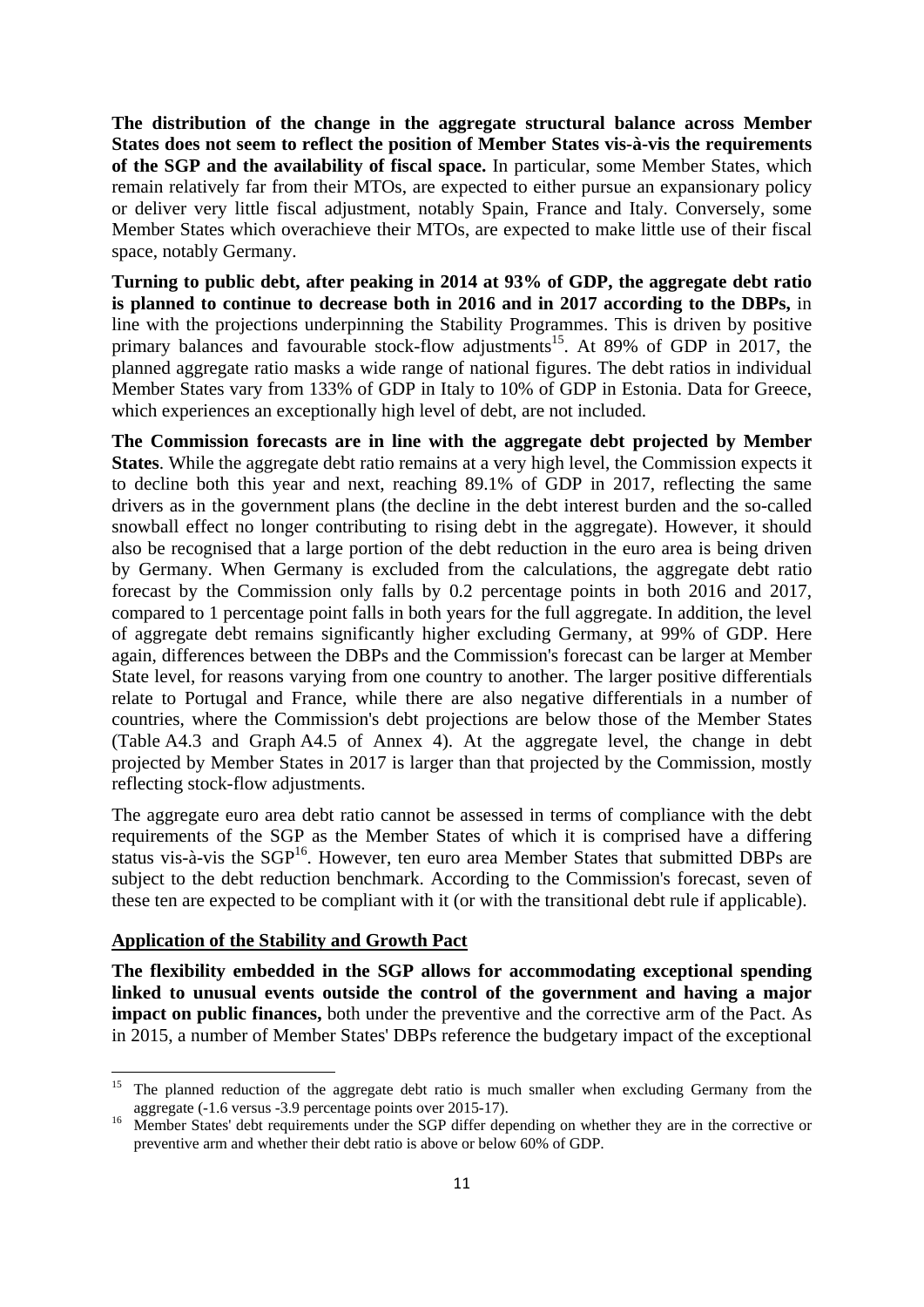inflow of refugees (Austria, Belgium, Italy, Slovenia and Finland). On a similar basis, Belgium, Italy and Austria have also made reference in their DBPs to additional costs related to the terrorist threat. In addition, Italy has made a request for special treatment in relation to costs arising from the recent earthquakes. Finland has submitted an application for use of the structural reform clause and the investment clause in 2017 while, although a no-policy change DBP has been submitted due to national elections, Lithuania has also indicated its intention to apply for use of the structural reform clause.

**The adjustment requirements under the SGP, in both the preventive and the corrective arms, are set in terms of change in the structural balance**. The Commission will assess (on an ex post, case by case basis) the temporary deviation from the requirements for 2016 and 2017 due to the additional costs in each of these two years resulting from the exceptional costs incurred compared to the previous year. Where relevant, the Commission opinions on the DBPs include factual statements on how the assessment of compliance could be impacted if corrected for unusual events, such as refugee inflow and costs related to the terrorist threat.

## **Box 1: Implementation of the "constrained judgement" approach in autumn 2016 fiscal surveillance exercise**

## **Agreement to examine plausibility of output gap estimates**

The April 2016 Amsterdam Informal ECOFIN Council requested that improvements be made to the commonly agreed methodology for the estimation of potential growth and the output gap. To respect this mandate from the Council, two concrete steps were agreed with the Member States in October 2016.

First, it was agreed that a revised methodology for the estimation of the non-accelerating wage rate of unemployment would be introduced in the commonly agreed methodology. This change has already been implemented in the Commission 2016 autumn forecast. Second, it was agreed that a new "plausibility tool" could be used to signal cases where the results of the agreed methodology could be interpreted as being economically counter-intuitive.

The plausibility tool provides an alternative country-specific estimate of the level of the output gap for a given year (i.e. 2016 in the current case), based on a statistical assessment methodology discussed in the output gap working group (OGWG). When the difference between the alternative estimate and the estimate on the basis of the common method exceeds a certain threshold, this indicates that the output gap based on the common method may be "counterintuitive".

## **The plausibility tool's results**

When a Member State's output gap has been identified as counter-intuitive, the range between the common method output gap and the alternative estimate constitutes a "plausibility range", within which a plausible level of the output gap can be identified by the Commission and used for fiscal surveillance purposes (see below).

The plausibility analysis cannot be produced for future years. To make the plausibility tool operational for fiscal surveillance covering the year 2017, it is necessary to extrapolate the plausibility range from 2016, in order to generate an alternative estimate of the output gap for 2017. Extrapolating a "plausibility" range from 2016 to 2017 means that the distance between the common method output gap and the alternative estimate in 2016 is carried through and applied directly to the common method's output gap in 2017. Therefore, there is no impact on the year-on-year change in the output gap.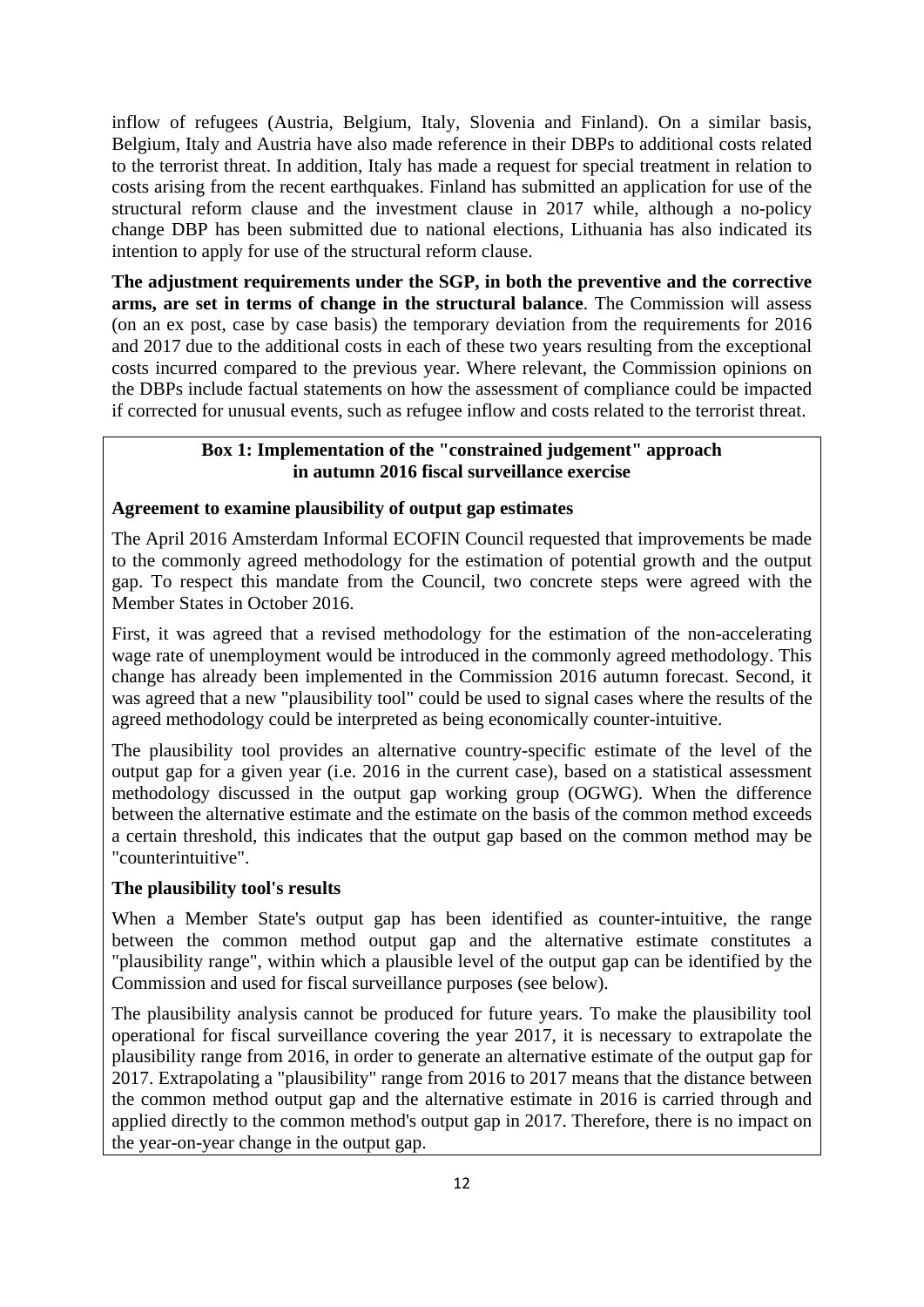It is important to note that the plausibility tool's results do not impact upon the Commission 2016 autumn forecast, as the output gap and structural balance estimates in the forecast continue to be based on the common method. The results of the plausibility tool are used as an additional qualitative factor to be considered in the context of the Commission's fiscal assessments.

## **Use of the plausibility tools' results in fiscal surveillance: 'freezing principles' for determining Member States' requirements**

In its opinions on the DBPs, the Commission is assessing compliance with the fiscal requirements for 2016 and 2017 which are given by the Council 2016 country-specific recommendations. Under the preventive arm, the fiscal requirements are derived from the socalled matrix of requirements included in the Commonly Agreed Position on Flexibility in the Stability and Growth Pact, which modulates the required level of fiscal adjustment according to the economic cycle<sup>17</sup>.

The requirement for 2017 has been fixed in spring 2016 based on the projection of the output gap for 2017. Once the requirements are fixed, they are considered to be frozen. The availability of a new information set regarding the cyclical position of the Member State results in an unfreezing of the requirement in only a very restricted number of cases:

- i) Where a Member State has been re-assessed as being in very bad or exceptionally bad economic times, measured as an output gap below -3% of potential output.
- ii) Where the level of a Member State's structural balance has been revised, so that to deliver on its original requirement would imply an over-achievement of its MTO.

These agreed freezing principles will also apply regarding the implications of the plausibility tool's results for Member States' requirements, in particular in considering the requirements derived from the matrix. Therefore, in practice, cases whereby the common method's output gap may be overly negative are not examined as they cannot lead to a lower requirement.

It is important to re-state that this process will not lead to an actual revision of the formal requirement set in the country-specific recommendations. Instead, the outcome of the analysis will be taken account of as a qualitative factor when conducting the overall assessment of compliance.

In addition, the level change implied by the alternative output gaps may also have an impact on some Member States' eligibility for use of the structural reform and investment clauses.

As the tool does not provide indications on the change in the output gap, which impacts the measurement of fiscal effort through the structural balance, there is no impact upon the measurement of fiscal effort in 2017.

## **Impact on Member States' DBP assessments**

On the basis of the Commission 2016 autumn forecast, six euro area countries are indicated by the plausibility tool to possibly have an output gap significantly more negative than that estimated by the common methodology: Austria, Finland, Italy, Luxembourg, Latvia and Slovenia. In all of these countries but Finland, the detailed analysis indicated that the plausibility tool's results have no impact on the Commission's assessment of the country's compliance with the SGP. In the case of Finland, the analysis has pointed out that the output

**<sup>.</sup>** 17 [http://data.consilium.europa.eu/doc/](http://data.consilium.europa.eu/doc/document/ST-14345-2015-INIT/en/pdf)document/ST-14345-2015-INIT/en/pdf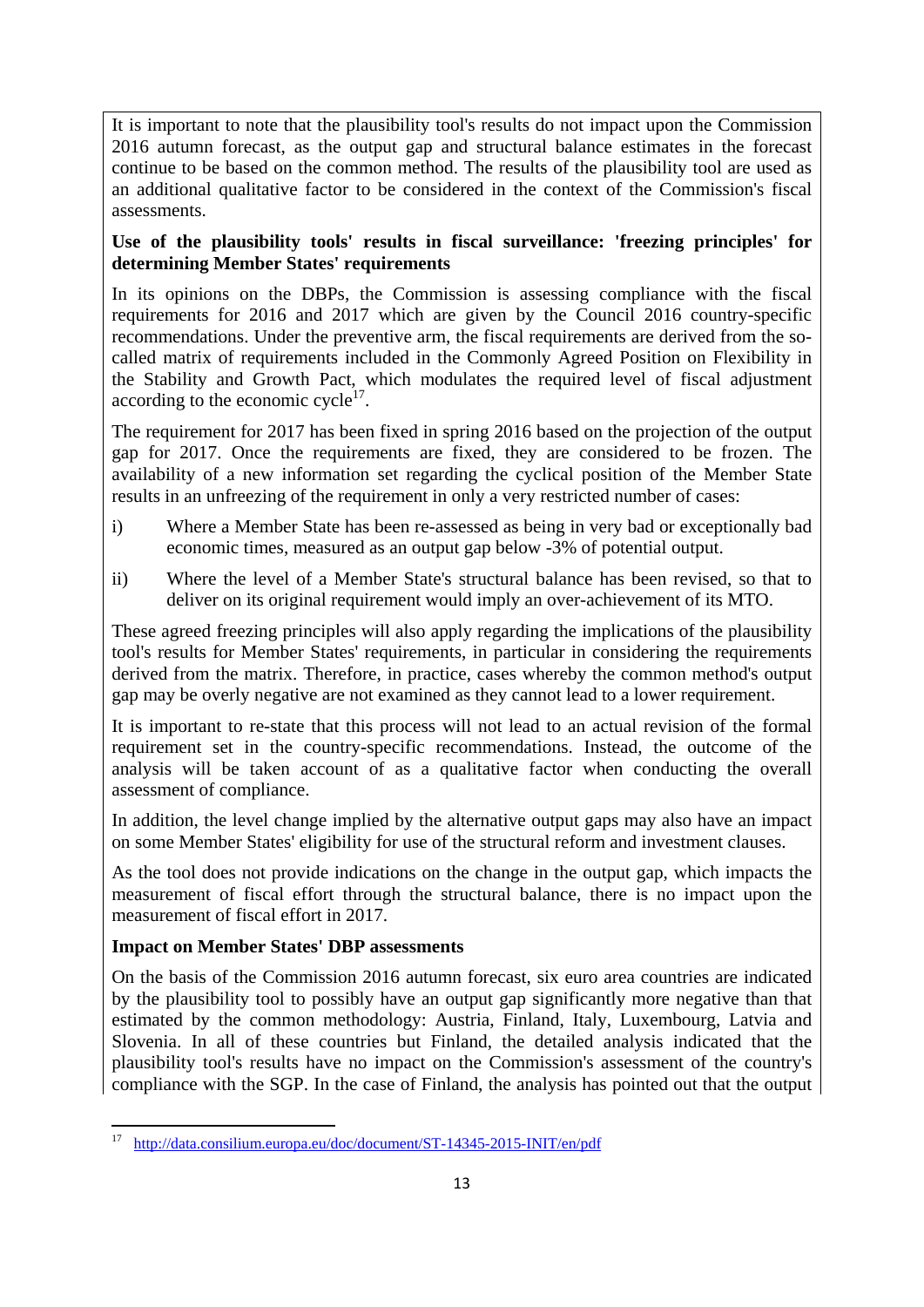gap is likely to be higher than estimated on the basis of the common methodology as a result of which the country is expected to respect the safety margin towards the 3% of GDP reference value of the Treaty, which is an eligibility threshold for use of the structural reform and investment clauses.

The Commission will continue to work with Member States in the coming months to explore further means to improve upon the output gap methodology and its application.

### **Composition of fiscal adjustment**

**The DBPs envisage only very limited changes in the composition of public finances in 2016-17 for the euro area as a whole** (Table A4.5 and Graphs A4.2a-b of Annex 4). The ratio of government expenditure to GDP is planned to recede by 0.4 percentage points. in 2017. However, 0.1 percentage points is linked to savings in interest expenditure. The remaining, seemingly substantive reduction is mostly due to the cyclical conditions. In fact, the primary expenditure ratio corrected for the effect of the economic cycle shows a reduction of only 0.1 percentage points. This reduction is partially offset by planned tax cuts, as evidenced by the slight decline in the cyclically adjusted revenue ratio (0.1 percentage points in 2017). In this respect, Members States' plans to reduce expenditure as a share of potential output have, in the aggregate, to a large extent failed to materialise over the last few years. The Commission 2016 autumn forecast confirms this reading. The broadly unitary tax elasticity implied by both the DBPs and the Commission's forecast indicates that the reductions in revenues are driven by government measures (Table A4.6 of Annex 4).

**The planned adjustment is not expected to damage medium-term growth prospects, though there may be scope for more growth-friendly choices in reducing spending.** Most expenditure categories are planned to fall as a percentage of output, although as noted the overall small decline in expenditure is driven by cyclical factors. The largest declines are affecting compensation of employees and interest expenditure, with Member States benefitting from significant savings on the latter (as discussed in more detail in the next section). As the most productive expenditures are not primarily impacted, the planned adjustment is not expected to damage medium-term growth prospects, though there may be scope for more growth-friendly choices. In particular, capital expenditure is not planned to increase, albeit current levels are low from a historical perspective. In addition, improvements in national fiscal governance, including the setting-up of efficient spending reviews, could support the growth-friendliness of public spending. See Box 2 below on guiding principles for effective spending reviews as agreed by the Eurogroup. The Commission's forecast is broadly in line with the DBPs, confirming the largest reductions in interest payments and public wages, though the Commission's forecast projects a slightly smaller fall in the latter than set out in the DBPs.

**Interest expenditure is expected to fall further in 2017, freeing up resources to facilitate consolidation and increases in future-related expenditure if fiscal space is available.**  Euro area sovereign bond yields remain at historically low levels, with 10-year rates currently ranging from 0% to 1¾ % for the four largest Member States in the euro area. As a consequence, total interest payments by the general government have continued to decrease as a share of GDP. Based on the information included in the DBPs, interest expenditure for the euro area as a whole is expected to fall from 2.4% of GDP in 2015 to 2.1% in 2016 and is projected to decrease further next year, to 2.0% of GDP, well below the 3.0% recorded back in 2012 at the peak of the euro area sovereign debt crisis. The picture stemming from Member States' plans is broadly confirmed by the Commission forecast. While the costs of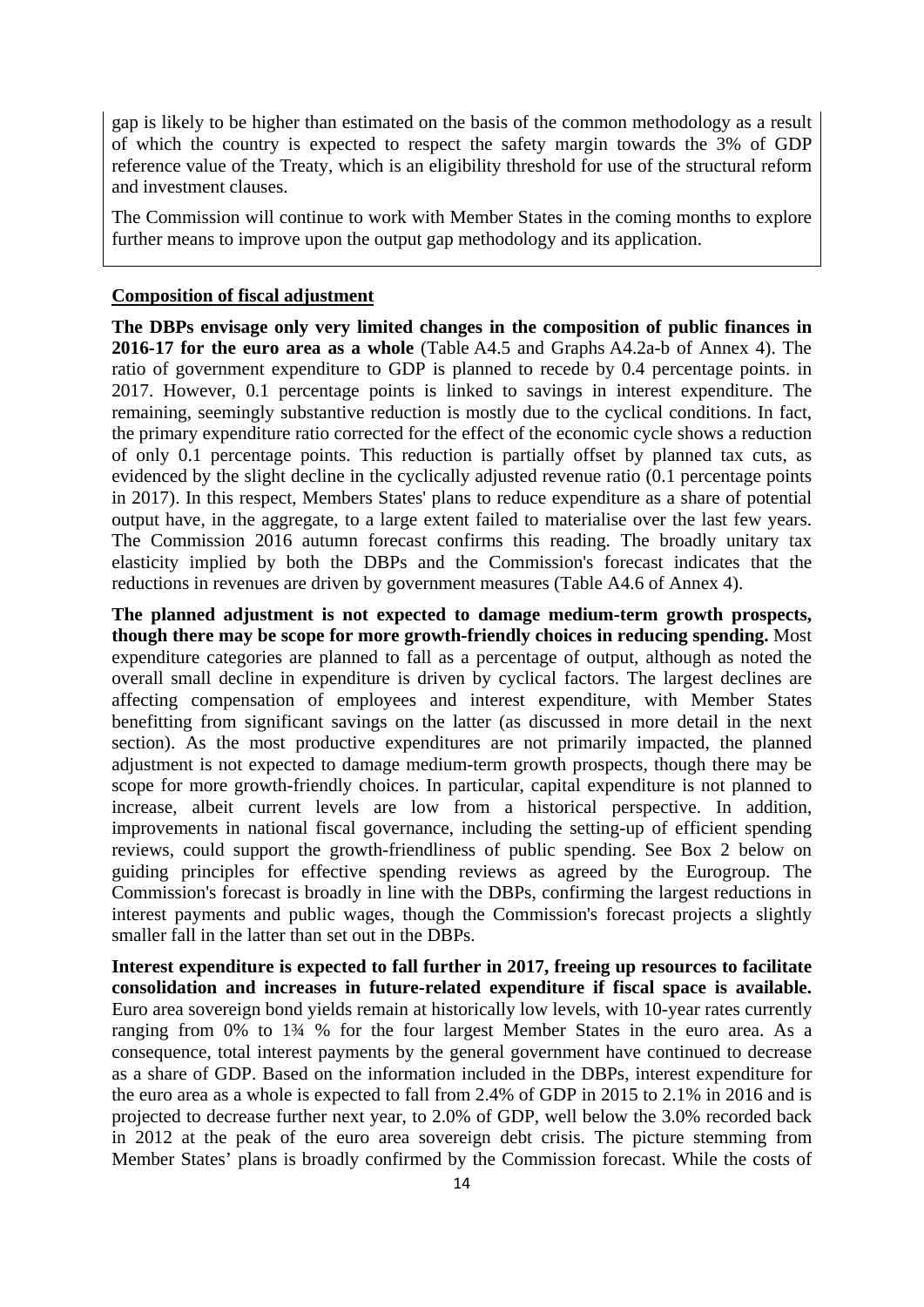servicing debt within the euro area are likely to remain historically low in the coming years, using savings from low interest payments to fund permanent increases in government spending or cut taxes could represent a risk due to their non-permanent nature.

**Measures presented in the DBPs would only have a very slight effect on the tax composition for the aggregate EA-18 in 2017.** Once corrected for the cycle, the revenue ratio decreases by around 0.1% of GDP. Out of the three main revenue categories, social contributions and indirect taxes are expected to recede as a share of GDP, while direct taxes rise. At the same time, the changes are marginal and do not alter their relative weights significantly. On the revenue side, the Commission's forecasts are aligned with the DBPs (Graph A4.3b of Annex 4).

## **Box 2: Guiding Principles for Effective Spending Reviews**

In times of high public debt and low economic growth rates, there is more need than ever to ensure that taxpayers' money is used efficiently. However, too often 'legacy' spending lines inherited from past decisions tend to increase quasi-automatically over the years. Spending reviews are ongoing or have been announced in more than half of the euro area Member States – with various scopes and timelines. The Eurogroup looked at the national experiences and endorsed at its September 2016 meeting a number of principles that need to be followed if spending reviews are to have an optimal impact on the quality of public spending<sup>18</sup>.

The ambition of spending reviews is to reconnect spending decisions to policy priorities *(shall this policy be funded with public money?)* and levels of spending to outcomes delivered to the citizens or businesses concerned *(what is the value for public money?).* The instrument consists in the analysis of existing individual baseline expenditures with the aim to detect:

- Opportunities to stop the funding of deprioritized policies or funding with no observed impact on the policy objective,
- Efficiency improvements a less costly delivery of a public good or service, or a better quality thereof at marginally the same cost.

It usually entails reforms in the scope of publicly funded interventions, in the organisation of public services, in underlying processes and in the human resources of the public administration.

The result should be a better expenditure allocation across policies generating savings (including margins to fund growth-friendly policies), and /or a better quality of public service.

### **Assessment of fiscal policy orientation in the euro area**

**.** 

**Overall, following the significant fiscal consolidation in 2011-13, the euro area fiscal stance is estimated to be broadly neutral over 2014-2017.** The fiscal stance became broadly neutral in 2014-2015 and slightly expansionary in 2016, against the background of an economic recovery. For 2017, both the aggregation of Member States' DBPs and the Commission forecast point to a broadly neutral fiscal stance again.

<sup>18</sup> <http://www.consilium.europa.eu/en/press/press-releases/2016/09/09-eurogroup-statement/>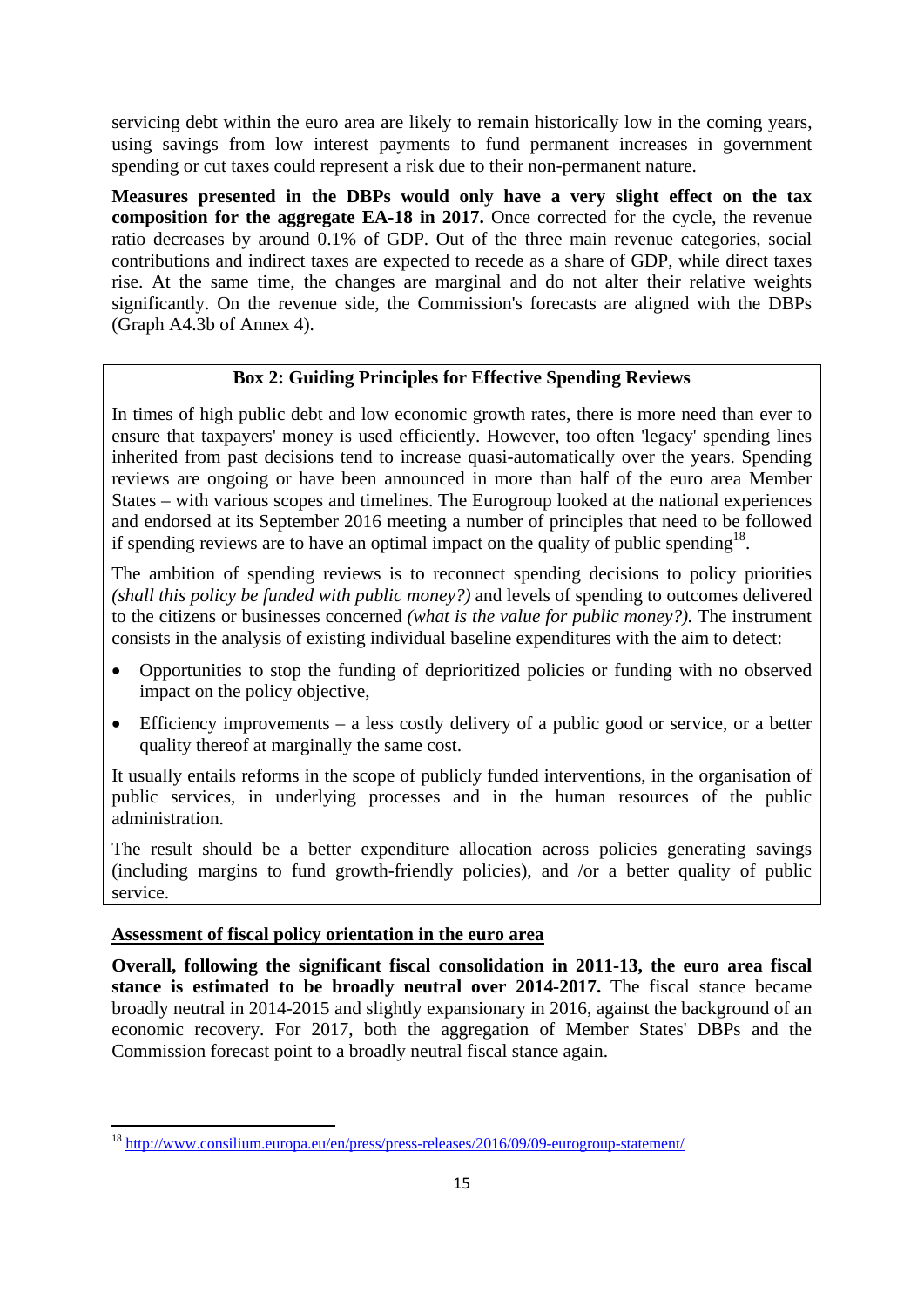### **Box 3: Analysis of the Fiscal Stance**

**The discussion on the fiscal stance is a key aspect of the Commission's efforts to reinforce the collective discussion on the general interest of the euro area<sup>19</sup>. In the EU** and euro area, national fiscal policies are primarily shaped by the rules-based framework embodied in the Treaty and the SGP. In addition, an analytical examination of fiscal policies allows for an assessment of whether implemented fiscal policies effectively lay the conditions for strong sustainable growth, for price stability and more especially, whether the best use is made of the room for discretion within the framework. It helps to emphasise aggregate consequences of national policies and spillovers across Member States.

**The euro area fiscal stance has to strike the right balance between sustainability and stabilisation.** There is a need to reduce excessive levels of debt and re-build fiscal buffers. A prudent approach to debt reduction is especially warranted in order to be able to absorb the impact of new shocks. At the same time, the recovery is proceeding slowly with only a gradual decline in unemployment, while inflation expectations continue to fall short of the objective of price stability.

**The measurement and analysis of the fiscal stance is methodologically challenging.** The fiscal stance is a notion with no universally accepted definition but a broadly shared understanding within the economic community. It is usually understood as the orientation which is given to fiscal policy by governments' discretionary decisions on tax and expenditure. Traditionally, the fiscal stance is captured by the change in the structural primary balance, although other indicators can also be used to characterise it. In this box, consolidation needs are measured by the S1 indicator, which is calculated at the fiscal effort needed to ensure that a Member State's public debt reaches 60% of GDP in 2031. A detailed assessment of different indicators and their robustness can be found in *the 2016 SCPs: Horizontal Overview and Implications for the Euro Area Fiscal Stance* (European Commission Institutional Papers No. 34, 2016).

**For the euro area as a whole, there is a further trade-off at the current juncture between sustainability and stabilisation needs.** The euro area is located in the 'South-East quadrant' of the fiscal map where such a trade-off is at play, see Graph 1. It reflects the existence of an adjustment gap vis-à-vis a trajectory that puts debt on a firm downward path for the future, in conjunction with the persistence of a significant degree of economic slack, albeit a gradually narrowing degree. This conclusion is qualitatively robust to the choice of alternative indicators, though precise magnitudes may differ.

**From an economic perspective, the overall euro area stance should be differentiated depending on the situations of countries in terms of sustainability and stabilisation**. A number of Member States in the south-east of the fiscal map still have significant consolidation needs. The south-west quadrant shows Member States, which have fiscal scope and whose economies would benefit from limited stimulus. In this respect, the DBPs could be improved upon. In particular plans that are tilted towards the stabilisation objective in some large countries could be rebalanced towards more consolidation, while the remaining fiscal scope could be used to support short and long-term growth, notably by fostering investment.

**.** 

<sup>&</sup>lt;sup>19</sup> See COM(2016) 727 final, 16.11.2016.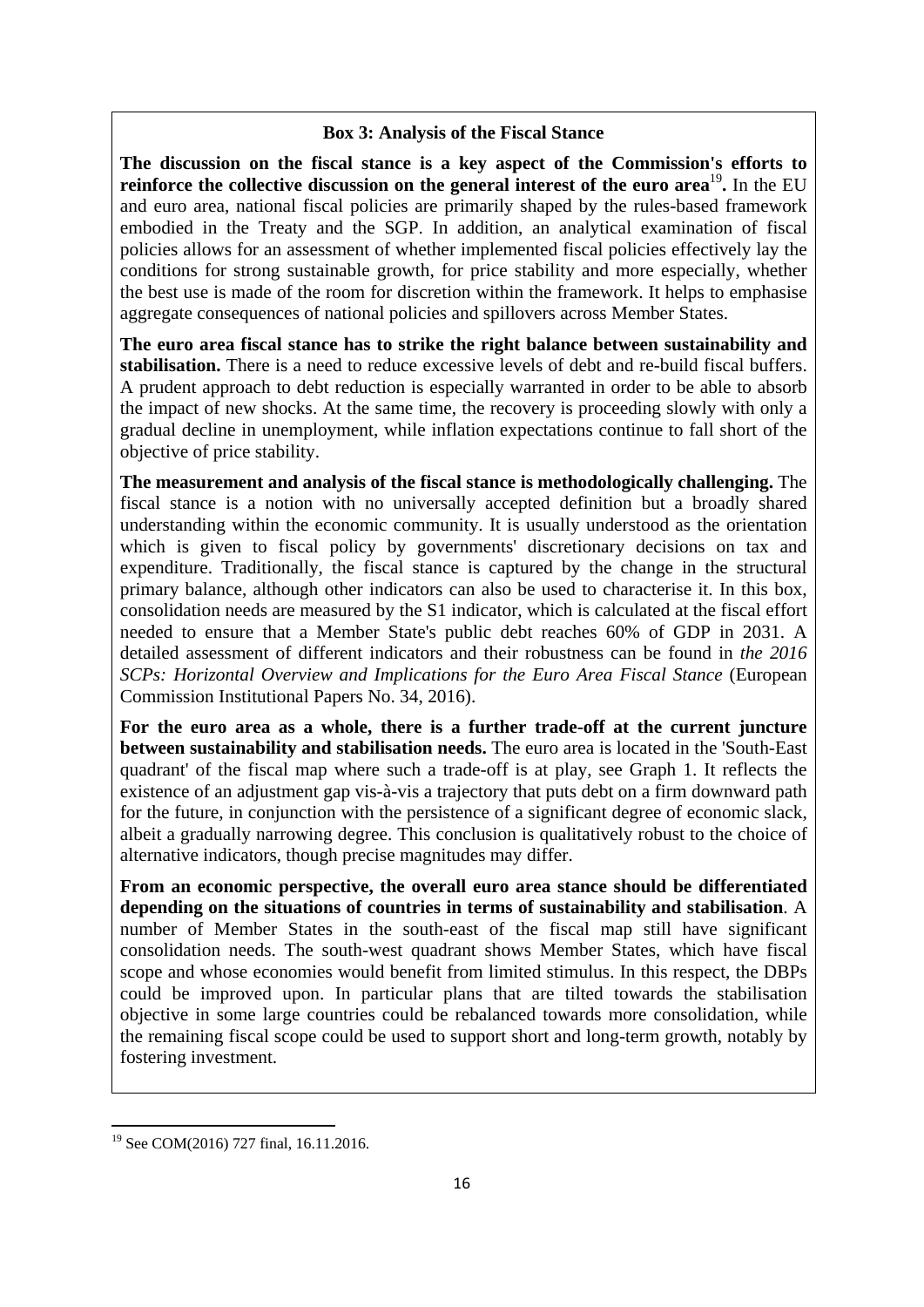

**The orientation of the fiscal position in 2016-17 can be assessed against the double objectives of long-term sustainability of public finances and short-term macroeconomic stabilisation** (see Box 3 above)**.** Long-term sustainability requires that public debt is put and maintained on a sustainable path, taking into account the current level of debt and projected future ageing-related expenditures<sup>20</sup>. Macroeconomic stabilisation can be expressed in terms of closing the output gap at an appropriate pace in the short to medium term while, in the current situation, also ensuring a more pronounced rotation from external to domestic sources of growth. As monetary policy is already very accommodative, with nominal interest rates almost at the zero limit alongside very low inflation, attention turns to fiscal policy.

**As detailed in the Commission's accompanying Communication,** *Towards a Positive Fiscal Stance for the Euro Area***21, designing an appropriate fiscal stance for the euro area is the individual and collective responsibility of Member States.** The Communication provides additional analysis of the fiscal stance and guidance on its implications for fiscal policy in the euro area.

<sup>20</sup> 20 The Commission's S1 sustainability indicator shows the total effort required over 2016-21 so as to bring debt to 60% of GDP by 2031, taking into account contingent liabilities related to ageing. It points to an additional adjustment of 1.8% of GDP for the euro area over the next five years. This translates into an additional yearly adjustment of approximately 1/3% of GDP in 2016 and the four subsequent years.<br><sup>21</sup> [http://ec.europa.eu/economy\\_finance/ec](http://ec.europa.eu/economy_finance/economic_governance/sgp/budgetary_plans/index_en.htm)onomic\_governance/sgp/budgetary\_plans/index\_en.htm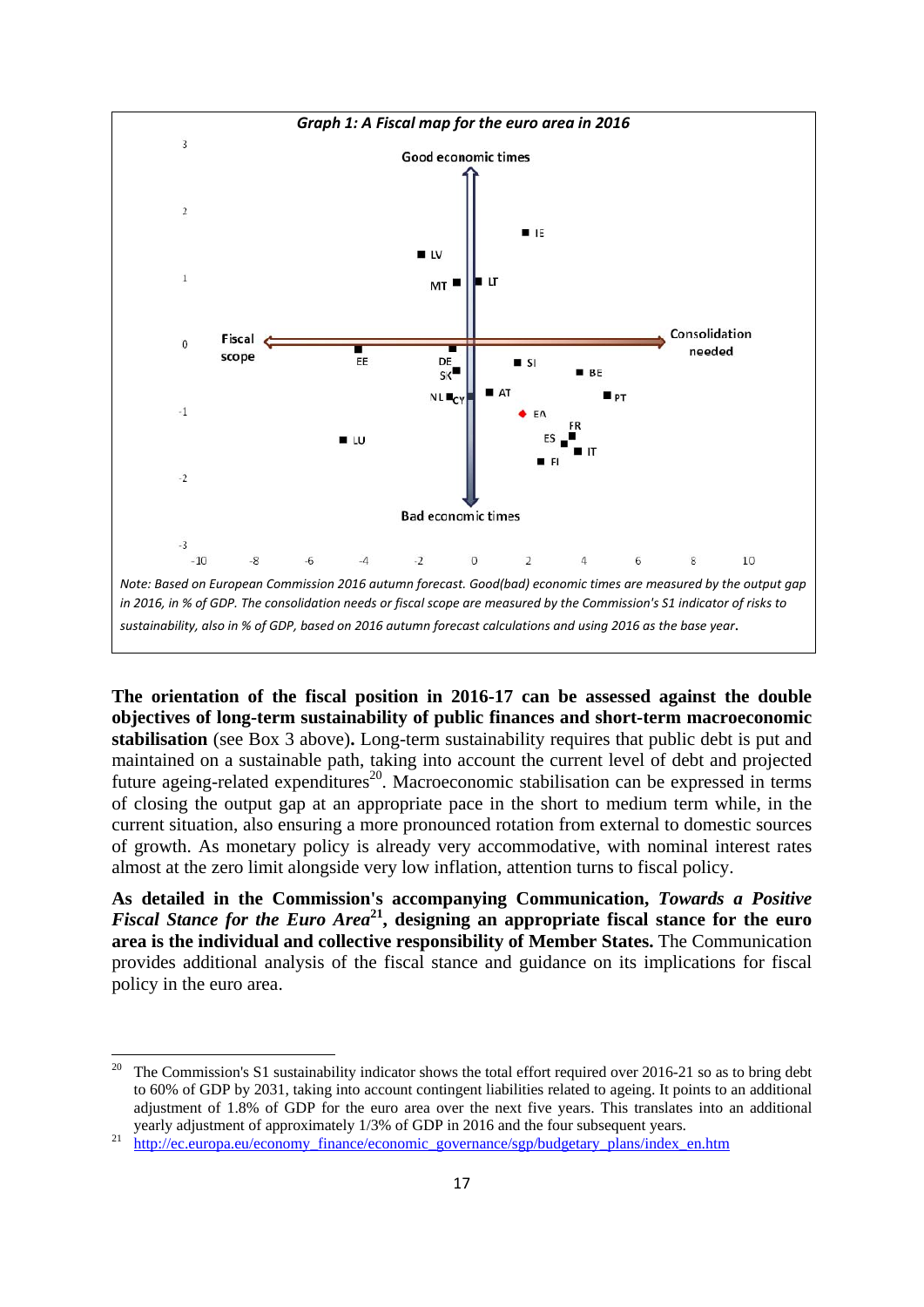# **III. Overview of the Draft Budgetary Plans**

The Commission's Opinion on the DBPs focuses on compliance with the SGP and the recommendations issued on that basis. For Member States in the Excessive Deficit Procedure (EDP), the Commission's Opinions take stock of progress made in correcting the excessive deficits, with respect to both headline deficit and structural effort targets. For Member States in the preventive arm of the SGP, the Commission's Opinions assess adherence to, or the progress towards, the country-specific medium-term budgetary objectives (MTOs), as well as compliance with the debt rule, in order to verify whether the plans are in line with the SGP and the fiscal country-specific recommendations (CSRs) addressed by the Council to the Member States on 12 July 2016.

All non-programme euro-area Member States submitted their DBPs in due time, in line with Article 6 of Regulation (EU) No 473/2013.

No DBP was found in "particularly serious non-compliance" with the SGP as referred to in Article 7(2) of Regulation (EU) No 473/2013. Still, several of the submitted plans give rise to concerns.

Tables 2a and 2b summarise the assessments of individual countries' DBPs as per the Commission's Opinions adopted on 16 November together with the assessment of progress with fiscal-structural reforms. These assessments are based on Commission 2016 autumn forecast. In order to facilitate comparison, the assessment of the plans is summarised in three broad categories, which have different meanings depending on whether a Member State is in EDP or not:

- **Compliant:** according to the Commission's forecast, there is **no need to adapt the budgetary plans** within the national budgetary procedure to ensure that the 2017 budget will be compliant with the SGP rules.
- **Broadly compliant:** According to the Commission's forecast for 2017, the DBP is expected to ensure broad compliance with the SGP rules.

*For Member States in EDP*: while the Commission's forecast for 2017 projects that either the intermediate headline deficit target will be achieved or that the excessive deficit will be corrected in a timely manner, there is a noticeable shortfall in fiscal effort compared to the recommended level that puts at risk compliance with the EDP recommendation.

*For Member States in the preventive arm of the SGP*: the Commission's forecast for 2017 projects some deviation from the MTO or the adjustment path towards it, but the shortfall relative to the requirement would not represent a significant deviation from the recommended adjustment. These Member States are assessed to comply with the debt rule, where applicable.

• **Risk of non-compliance:** According to the Commission's forecast for 2017, the DBP is not expected to ensure compliance with the SGP rules.

*For Member States in EDP*: the Commission's forecast for 2017 projects that neither the recommended fiscal effort will be delivered nor that the intermediate headline deficit target will be achieved or that the excessive deficit will be corrected in a timely manner.

*For Member States in the preventive arm of the SGP*: the Commission's forecast for 2017 projects a significant deviation from the MTO or the required adjustment path towards it, and/or non-compliance with the debt reduction benchmark, where applicable.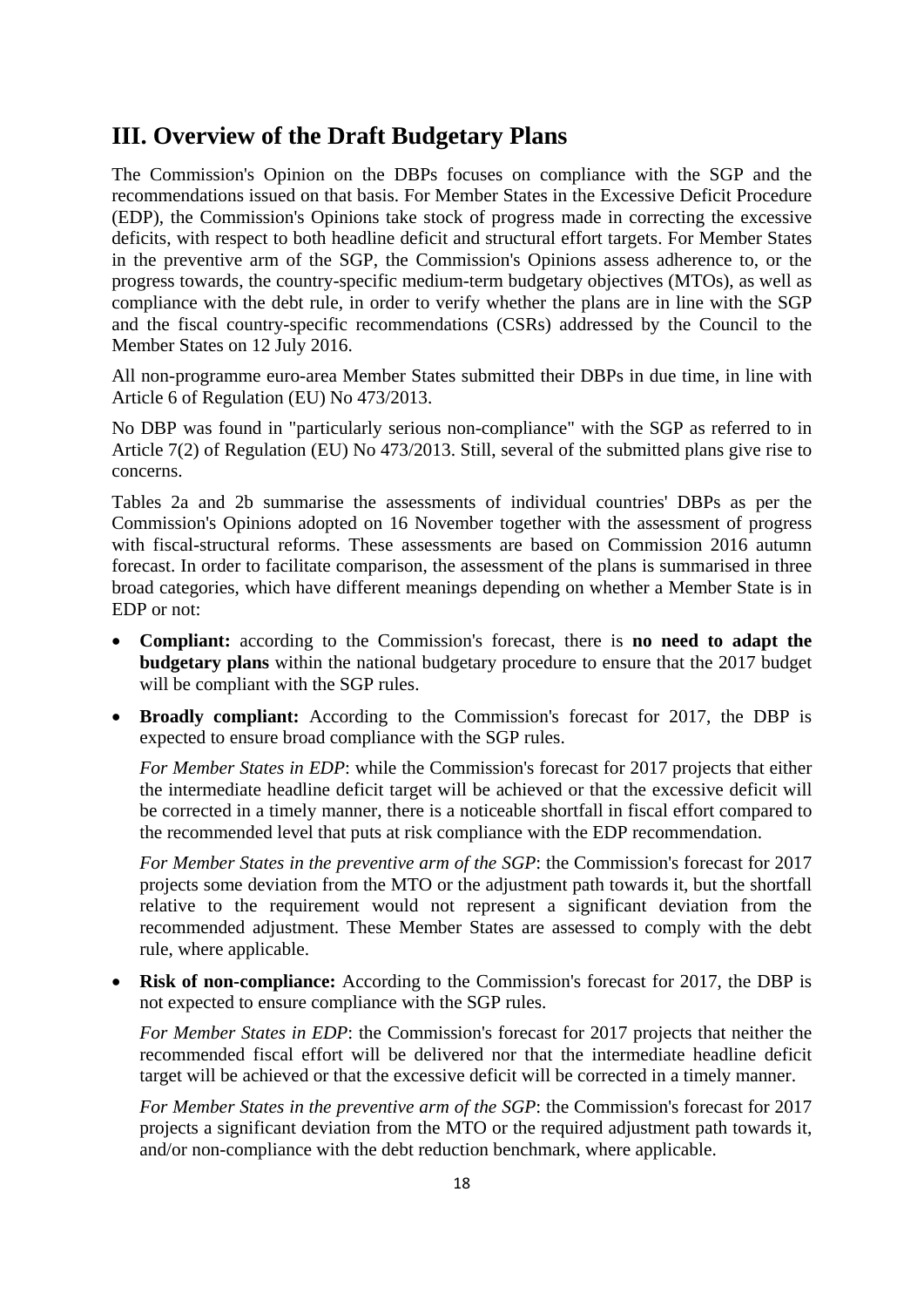Following the "Commonly agreed position on flexibility within the Stability and Growth Pact" endorsed by the ECOFIN Council on 12 February 2016, Finland and Lithuania have in their DBP requested flexibility on the basis of the structural reform and investment clause.. Finland has requested in its DBP temporary deviations from the recommended adjustment path towards the MTO in 2017, in view of the implementation of major structural reforms with a positive impact on the long-term sustainability of public finances (request for flexibility amounting to 0.5% of GDP) and of national expenditure on projects co-financed by the EU under the European Structural and Investment Funds (request for flexibility amounting to 0.1% of GDP). Based on the Commission 2016 autumn forecast, whereas Finland does not comply with the minimum benchmark, its output gap estimate is surrounded by uncertainty. A detailed assessment of the output gap estimate for 2016 implies that Finland would meet the minimum benchmark in  $2017^{22}$ . As an additional assurance, Finland's government has publicly committed to take the additional measures in 2017, if necessary, to ensure compliance with the SGP, notably including the respect of the Treaty reference value of 3% of GDP. In the case of Lithuania, such a request in the no-policy-change DBP envisaged the planned implementation of major structural labour market and pension reforms with a positive impact on the long-term sustainability of public finances (request for 0.6% of GDP flexibility). Based on the Commission 2016 autumn forecast, it appears that Lithuania has sufficient fiscal space to benefit from a temporary deviation from the required ajdustment path towards the MTO. The complete assessment of both Finland and Lithuania's possible eligibility for flexibility will take place within the normal European Semester cycle in the context of the assessment of the 2017 Stability Programmes.

Furthermore, a number of Member States mentioned the budgetary impact of the increased inflow of refugees and of additional security measures. The provisions of Articles 5(1) and 6(3) of Regulation (EC) No 1466/97 allow for a temporary deviation from the adjustment path towards the medium-term budgetary objective in order to cater for such additional expenditure, to the extent that the inflow of refugees as well as the severity of the terrorist threat are exceptional events, their impact on public finances is significant and sustainability would not be compromised. At this stage, the Commission considered a possible temporary deviation for refugee-related costs in 2015 and 2016 (Belgium, Italy, Austria, Slovenia and Finland) and for security-related costs in 2016 and 2017 (Belgium, Italy and Austria). The Commission will make a final assessment, including on the eligible amounts, on the basis of observed data as provided by the authorities. The Commission stands ready to consider additional deviations related to migration related expenditures in 2017, in due course. In addition, Italy has made a request for a special treatment in relation to the budgetary impact of a preventive investment plan for the protection of the national territory against seismic risks under the unusual event clause. The Commission acknowledges that Italy has been facing unprecedented seismic activity in the past months, which makes the link between prevention and emergency intervention less clear-cut. Thus, the Commission considers that the funds earmarked by the government for this purpose in 2017 could also be considered to allow for a temporary deviation from the adjustment path towards the medium-term budgetary objective, subject to the provision of the necessary ex-ante and ex-post data by the Italian authorities.

**.** 

 $22$  The Commission, in consultation with the Member States, has developed a screening tool to signal cases where the results of the agreed methodology could be interpreted as being economically counterintuitive. In these cases, a detailed qualitative analysis has been carried out, including on the possible implications for the concerned Member States' requirements under the SGP (see Box 1).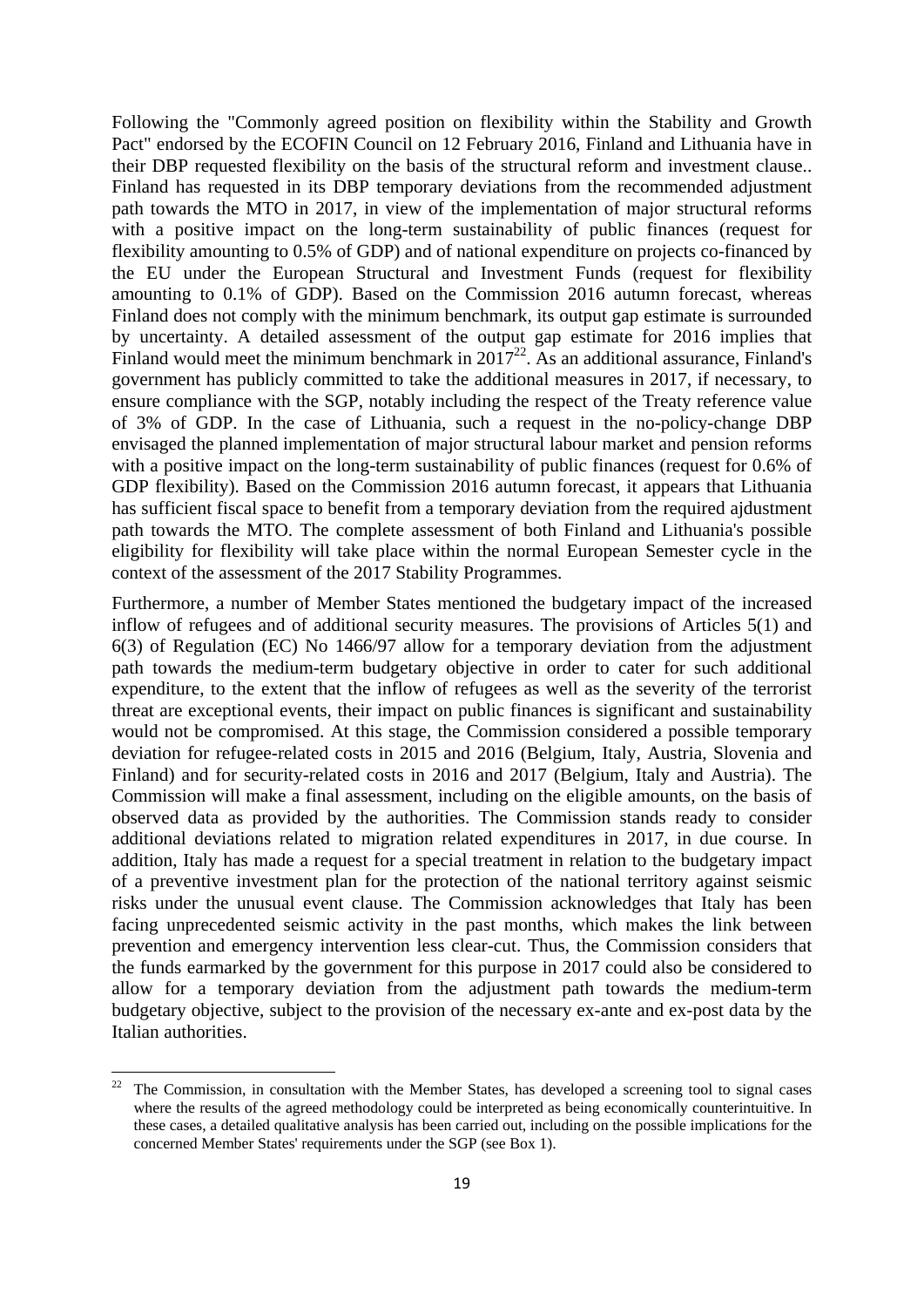Portugal and Spain submitted their DBPs by mid-October, as well as reports on action taken in response to the Council decisions to give notice, adopted on 8 August 2016 in accordance with Article 126(9) of the Treaty. The Commission has in the meantime assessed such documents and engaged in a structural dialogue with the European Parliament. The Commission has come to the conclusion that the Excessive Deficit Procedures of both Member States should be held in abeyance. Accordingly, the event that required a proposal by the Commission to suspend ESI Funds is no longer present and there will be no such proposal.

Finally, the Commission has preliminarily assessed the degree of progress with the implementation of the fiscal-structural reforms outlined in the country-specific recommendations adopted by the Council on 12 July 2016. The assessment of the DBPs is summarised in the following five broad categories: no progress, limited progress, some progress, substantial progress and fully addressed. A comprehensive assessment of progress made with the implementation of the country-specific recommendations will be made in the 2017 Country Reports and in the context of the 2017 country-specific recommendations to be adopted by the Council in 2017.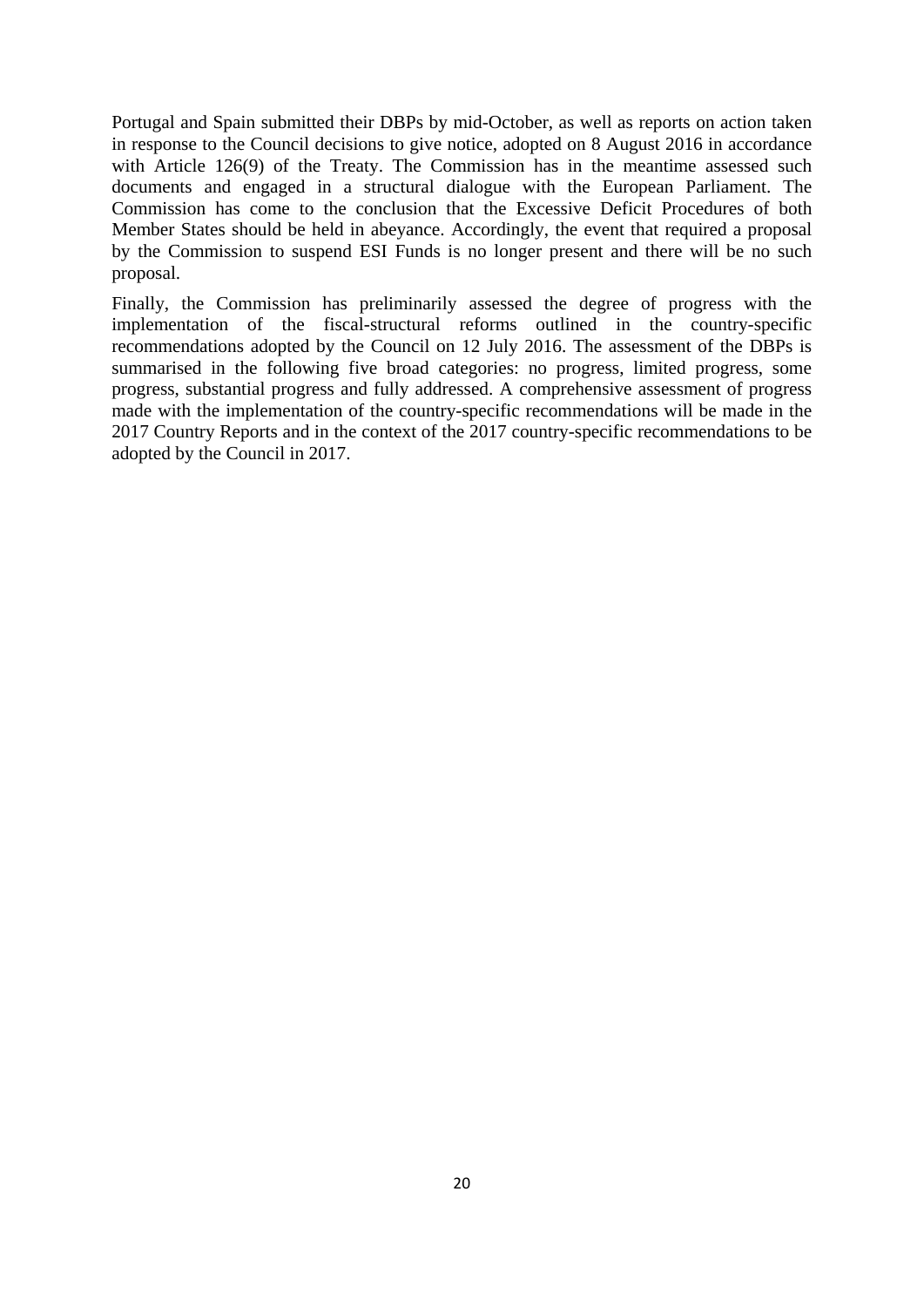# **Table 2a: Overview of individual Commission opinions on the Draft Budgetary Plans – Member States under the preventive arm of the SGP**

|                                | Overall compliance of the DBP with the SGP                                            |                                                                                                                                                                                                                                                                                                                                                                                                                                                                                                           |                                                                                   |
|--------------------------------|---------------------------------------------------------------------------------------|-----------------------------------------------------------------------------------------------------------------------------------------------------------------------------------------------------------------------------------------------------------------------------------------------------------------------------------------------------------------------------------------------------------------------------------------------------------------------------------------------------------|-----------------------------------------------------------------------------------|
| <b>Member</b><br><b>States</b> | Overall<br>conclusion based<br>on the<br><b>Commission</b><br>2016 autumn<br>forecast | Compliance with the preventive arm<br>requirements in 2016-2017                                                                                                                                                                                                                                                                                                                                                                                                                                           | Progress in implementing the<br>fiscal-structural recommended<br>in the 2016 CSRs |
| $BE*$                          | Risk of non-<br>compliance                                                            | 2016: risk of a significant deviation from the<br>adjustment path towards the MTO; prima facie non-<br>compliance with the transitional debt rule;<br>2017: risk of some deviation from the adjustment<br>path towards the MTO in 2017, but risk of a<br>significant deviation over 2016-2017 together;<br>prima facie non-compliance with the debt reduction<br>benchmark.                                                                                                                               | No progress                                                                       |
| <b>DE</b>                      | Compliant                                                                             | 2016: MTO overachieved; compliance with the debt<br>reduction benchmark;<br>2017: MTO overachieved; compliance with the debt<br>reduction benchmark                                                                                                                                                                                                                                                                                                                                                       | Limited progress                                                                  |
| EE                             | Compliant                                                                             | 2016: MTO overachieved;<br>2017: no deviation from the adjustment path<br>towards the MTO.                                                                                                                                                                                                                                                                                                                                                                                                                | n.a.                                                                              |
| IE                             | <b>Broadly</b><br>compliant                                                           | 2016: risk of some deviation from the adjustment<br>path towards the MTO; compliance with the<br>transitional debt rule;<br>2017: risk of some deviation from the adjustment<br>path towards the MTO; compliance with the<br>transitional debt rule.                                                                                                                                                                                                                                                      | Some progress                                                                     |
| $IT^*$                         | Risk of non-<br>compliance                                                            | 2016: risk of some deviation from the adjustment<br>path towards the MTO; without the full allowance<br>of 0.75% of GDP granted under the structural and<br>investment clauses, there would be a risk of a<br>significant deviation from the adjustment path<br>towards the MTO; prima facie non-compliance<br>with the debt reduction benchmark;<br>2017: risk of a significant deviation from the<br>adjustment path towards the MTO; prima facie non-<br>compliance with the debt reduction benchmark. | Some progress                                                                     |
| CY                             | Risk of non-<br>compliance                                                            | 2016: MTO overachieved; compliance with the<br>transitional debt rule;<br>2017: risk of a significant deviation from the<br>adjustment path towards the MTO; compliance with<br>the transitional debt rule.                                                                                                                                                                                                                                                                                               | Some progress                                                                     |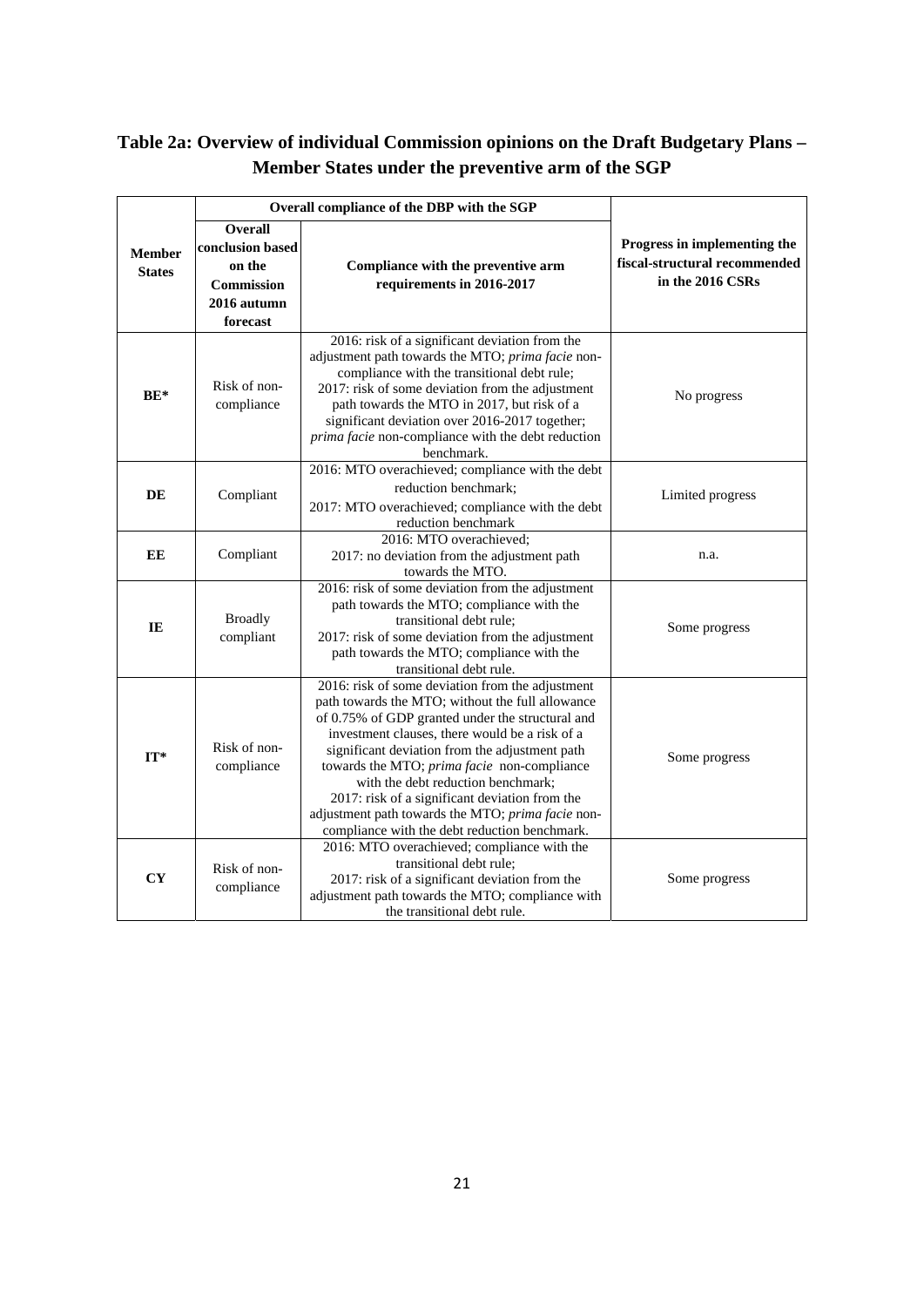| $LT**$        | Risk of non-   | 2016: no deviation from the adjustment path<br>towards the MTO:<br>2017: risk of a significant deviation from the | n.a.             |  |
|---------------|----------------|-------------------------------------------------------------------------------------------------------------------|------------------|--|
|               | compliance     | adjustment path towards the MTO based on no-<br>policy-change DBP.                                                |                  |  |
|               |                | 2016: risk of some deviation from the adjustment                                                                  |                  |  |
|               | <b>Broadly</b> | path towards the MTO;                                                                                             |                  |  |
| LV            | compliant      | 2017: no deviation from the adjustment path                                                                       | Limited progress |  |
|               |                | towards the MTO in 2017, but risk of a small                                                                      |                  |  |
|               |                | deviation over 2016-2017 together;<br>2016: MTO overachieved;                                                     |                  |  |
| LU            | Compliant      | 2017: MTO overachieved.                                                                                           | Limited progress |  |
|               |                | 2016: no deviation from the adjustment path                                                                       |                  |  |
|               |                | towards the MTO; compliance with the debt                                                                         |                  |  |
| MT            | <b>Broadly</b> | reduction benchmark;                                                                                              | No progress      |  |
|               | compliant      | 2017: risk of some deviation from the adjustment                                                                  |                  |  |
|               |                | path towards the MTO.                                                                                             |                  |  |
|               |                | 2016: MTO achieved; compliance with the                                                                           |                  |  |
| NL            | Compliant      | transitional debt rule;                                                                                           | No progress      |  |
|               |                | 2017: MTO overachieved; compliance with the debt                                                                  |                  |  |
|               |                | reduction benchmark.                                                                                              |                  |  |
|               |                | 2016: no deviation from the adjustment path                                                                       |                  |  |
| $AT***$       | <b>Broadly</b> | towards the MTO; compliance with the transitional                                                                 | Limited progress |  |
|               | compliant      | debt rule;<br>2017: risk of some deviation from the adjustment                                                    |                  |  |
|               |                | path towards the MTO                                                                                              |                  |  |
|               |                | 2016: risk of some deviation from the adjustment                                                                  |                  |  |
|               |                | path towards the MTO;                                                                                             |                  |  |
| <b>SK</b>     | Compliant      | 2017: no deviation from the adjustment path                                                                       | Some progress    |  |
|               |                | towards the MTO                                                                                                   |                  |  |
|               |                | 2016: risk of some deviation from the adjustment                                                                  |                  |  |
|               | Risk of non-   | path towards the MTO; compliance with the                                                                         |                  |  |
| SI            |                | transitional debt rule:                                                                                           | Limited progress |  |
|               | compliance     | 2017: risk of a significant deviation from the                                                                    |                  |  |
|               |                | adjustment path towards the MTO; compliance with                                                                  |                  |  |
|               |                | the transitional debt rule.<br>2016: risk of some deviation from the adjustment                                   |                  |  |
|               | Risk of non-   | path towards the MTO;                                                                                             |                  |  |
| <b>FI****</b> | compliance     | 2017: risk of a significant deviation from the                                                                    | Some progress    |  |
|               |                | adjustment path towards the MTO                                                                                   |                  |  |

On 18 May 2016, the Commission issued a report under Article 126(3) of the TFEU, as the Member State did not make sufficient progress towards compliance with the debt rule in 2015. The report concluded that, after the assessment of all relevant factors, the debt criterion should be considered as complied with. A new report will be issued by the Commission shortly.

\*\* DBP submitted by a caretaker government on a no-policy-change basis.

\*\*\* This conclusion is reached once the current estimate of the budgetary impact in 2016 of the exceptional inflow of refugees and security measures (from which Austria can still benefit in 2017 in order to ensure a treatment equal to Member States which are further away from their MTO) is deducted from the requirement.

\*\*\*\* On 18 May 2016, the Commission issued a report under Article 126(3) of the TFEU, as Finland's general government debt exceeded 60% of GDP in 2015. The report concluded that, after the assessment of all relevant factors, the debt criterion should be considered as complied with.